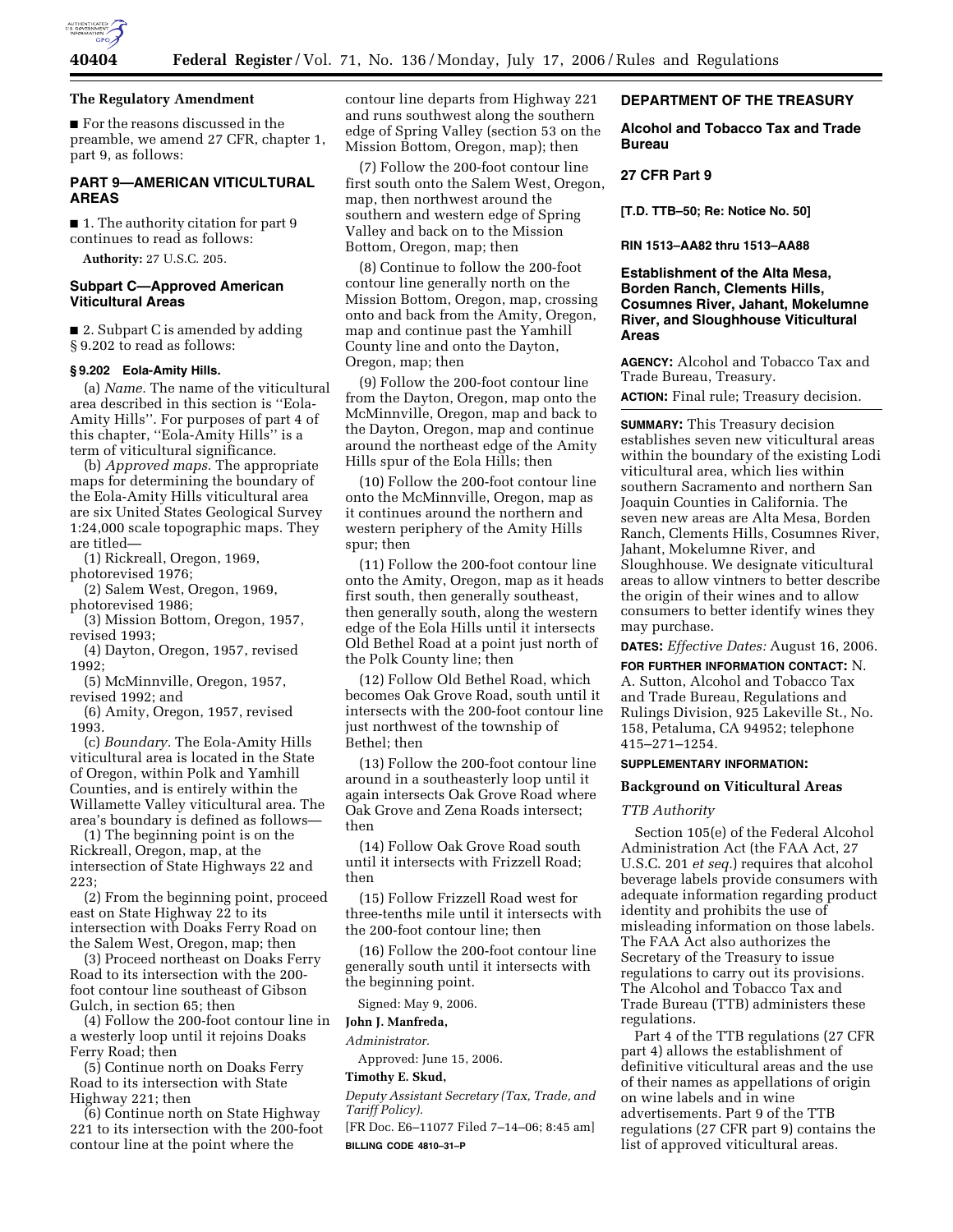## *Definition*

Section 4.25(e)(1)(i) of the TTB regulations  $(27 \text{ CFR } 4.25(e)(1)(i))$  defines a viticultural area for American wine as a delimited grape-growing region distinguishable by geographical features, the boundaries of which have been recognized and defined in part 9 of the regulations. These designations allow vintners and consumers to attribute a given quality, reputation, or other characteristic of a wine made from grapes grown in an area to its geographical origin. The establishment of viticultural areas allows vintners to describe more accurately the origin of their wines to consumers and helps consumers to identify wines they may purchase. Establishment of a viticultural area is neither an approval nor an endorsement by TTB of the wine produced in that area.

#### *Requirements*

Section 4.25(e)(2) of the TTB regulations outlines the procedure for proposing an American viticultural area and provides that any interested party may petition TTB to establish a grapegrowing region as a viticultural area. Section 9.3(b) of the TTB regulations requires the petition to include—

• Evidence that the proposed viticultural area is locally and/or nationally known by the name specified in the petition;

• Historical or current evidence that supports setting the boundary of the proposed viticultural area as the petition specifies;

• Evidence relating to the geographical features, such as climate, soils, elevation, and physical features, that distinguish the proposed viticultural area from surrounding areas;

• A description of the specific boundary of the proposed viticultural area, based on features found on United States Geological Survey (USGS) maps; and

• A copy of the appropriate USGS map(s) with the proposed viticultural area's boundary prominently marked.

# **Alta Mesa, Borden Ranch, Clements Hills, Cosumnes River, Jahant, Mokelumne River, and Sloughhouse Viticultural Area Petitions and Rulemaking**

## *Lodi American Viticultural Areas Steering Committee Petitions*

The Lodi American Viticultural Areas (LAVA) Steering Committee petitioned TTB to establish seven new viticultural areas within the boundary of the existing Lodi viticultural area (27 CFR 9.107) in southern Sacramento and northern San Joaquin Counties in California. The seven LAVA Steering Committee petitions proposed the creation of the Alta Mesa, Borden Ranch, Clements Hills, Cosumnes River, Jahant, Mokelumne River, and Sloughhouse viticultural areas. The 16 wine industry members that comprise the committee stated that their proposal subdivides the existing Lodi area into ''seven smaller viticultural areas of distinction.''

The establishment of the seven proposed viticultural areas would not in any way affect the existing 551,500-acre Lodi viticultural area. The Lodi area will continue as a single American viticultural area within its current boundary. However, TTB notes that the seven proposed areas fall entirely within the 458,000 acres of the original 1986 boundary of the Lodi viticultural area and thus, as proposed, would not include any of the 93,500 acres added to the Lodi area when it was expanded along its western and southern borders in 2002. (*See* T.D. ATF–223, published in the **Federal Register** at 51 FR 5324 on February 13, 1986, for the Lodi viticultural area as originally defined. *See* T.D. ATF–482, published in the **Federal Register** at 67 FR 56481 on September 4, 2002, for the Lodi area expansion in 2002.)

## *The Seven Proposed Viticultural Areas—Background*

### Location

The proposed Cosumnes River, Alta Mesa, and Sloughhouse viticultural areas lie, respectively, in the northwestern, north-central, and northeastern portions of the existing Lodi viticultural area and are entirely within Sacramento County. The proposed Clements Hills and

Mokelumne River areas cover, respectively, the southeastern and southwestern portions of the existing Lodi viticultural area and are entirely within San Joaquin County. The proposed Borden Ranch and Jahant areas cover, respectively, the eastcentral and central portions of the existing Lodi viticultural area and lie in portions of both Sacramento and San Joaquin Counties.

The Cosumnes River flows southwest across the Sacramento County portion of the Lodi viticultural area and crosses the proposed Sloughhouse, Alta Mesa and Cosumnes River viticultural areas. The Cosumnes River joins the Mokelumne River, which flows west, then northwest, through the San Joaquin County portion of the Lodi area. The Mokelumne River crosses the proposed Clements Hills and Mokelumne River viticultural areas, and forms a portion of the southwestern boundary of the proposed Jahant area. Neither river touches the proposed Borden Ranch viticultural area.

## Summary of Distinguishing Features

According to the LAVA Steering Committee petition, climate data—such as temperature, precipitation, and wind patterns—outline the distinctive microclimates of the seven proposed viticultural areas. To varying degrees, the petition notes, the Lodi viticultural area's climate is affected by its inland San Joaquin valley location between the Sierra Nevada Range to the east and the Sacramento Delta, with its Pacific coast marine influence, to the west.

Differences in topography, elevation, and soils also help to distinguish the seven proposed areas from one another, according to the petition. In addition, the LAVA Committee uses the Storie Index (Huntington, 1992) to rate the agricultural potential of the soils within the seven proposed viticultural areas. This index ranges from 100 points for highly suitable soils to 0 points for unsuitable soils. The petition notes that Storie Index ratings for the seven proposed areas range from 95 to 15 points.

The table below lists the general features of each of the seven proposed viticultural areas as outlined in the LAVA Steering Committee petition:

| Name of proposed viticultural area | Total<br>acreage           | Relative<br>growing<br>season<br>length* | Storie<br>(soil)<br>index | Location within<br>the Lodi<br>viticultural area            |
|------------------------------------|----------------------------|------------------------------------------|---------------------------|-------------------------------------------------------------|
|                                    | 55,400<br>70,000<br>85.400 | 2                                        | $25 - 40$                 | North-central.<br>15-30   East-central.<br>15-30 Southeast. |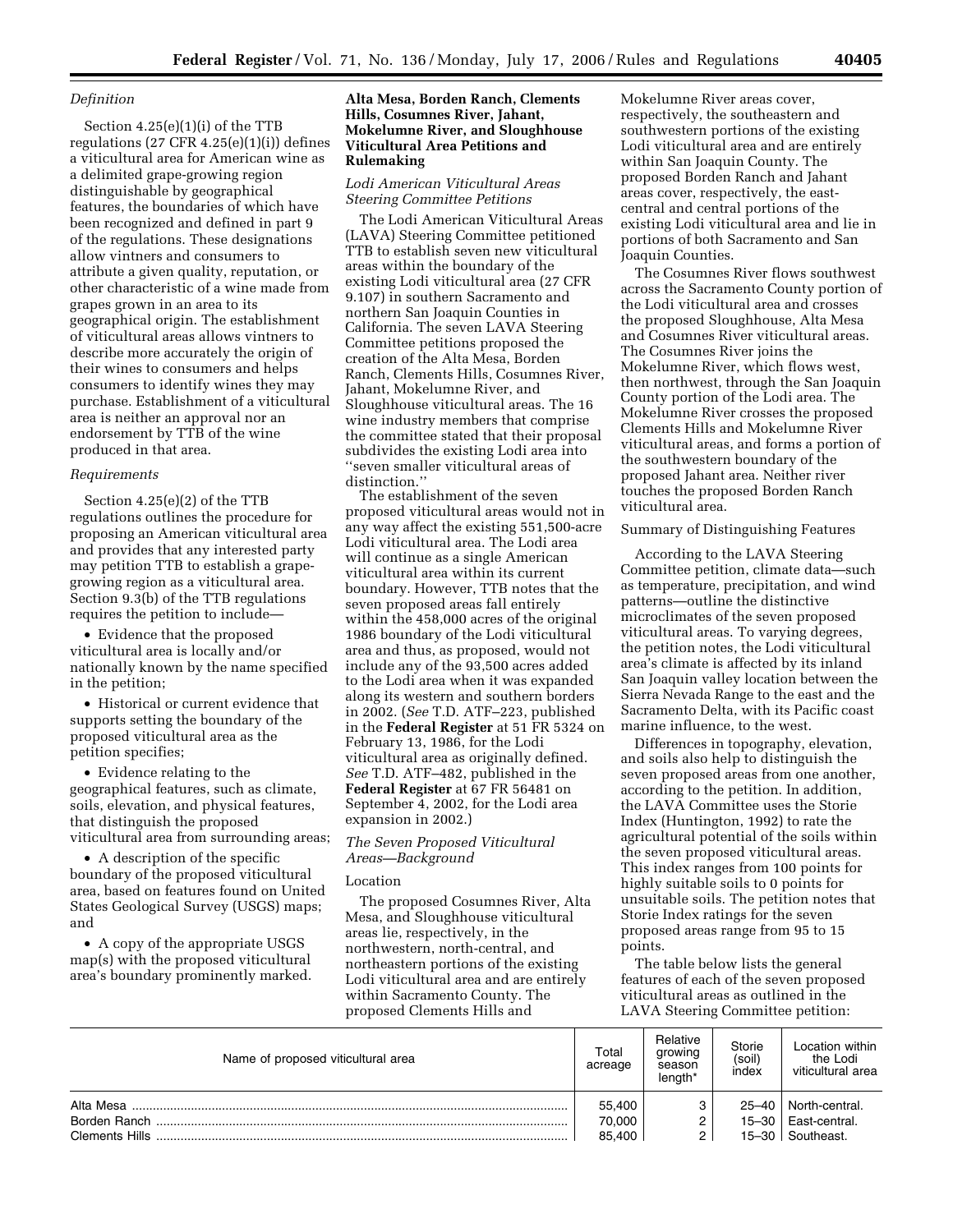| Name of proposed viticultural area | Total<br>acreage | Relative<br>growing<br>season<br>length <sup>*</sup> | Storie<br>(soil)<br>index | Location within<br>the Lodi<br>viticultural area |
|------------------------------------|------------------|------------------------------------------------------|---------------------------|--------------------------------------------------|
| Jahant                             | 54,700<br>28,000 |                                                      | $24 - 40$<br>$25 - 40$    | Northwest.<br>Central.                           |
| Sloughhouse                        |                  |                                                      | $80 - 95$<br>15–30        | Southwest.<br>Northeast.                         |

 $*1$  = coolest;  $4$  = warmest.

In addition, the LAVA Steering Committee petition provided an overview of each proposed viticultural area's grape-growing environment, which we outline in this table:

| Proposed viticultural area | Description                                                                                                                                                                                                                                          |
|----------------------------|------------------------------------------------------------------------------------------------------------------------------------------------------------------------------------------------------------------------------------------------------|
| Alta Mesa                  | Intermediate-elevation river terraces and fans; prairie environment; San Joaquin soil series of intermediate age;<br>heavy, red, clay loams; slightly warmer and less windy climate than the lowlands to the west; primarily red<br>grape varietals. |
| Borden Ranch               | High elevations, very old river terraces and hills; oldest valley floor soils; vernal pools and prairie mound environ-<br>ment with high ridges; windy, and warmer, and wetter climate than lowlands to the west; primarily red grape<br>varietals.  |
| Clements Hills             | High-elevation river terraces and hills with older soils and volcanic sediments; woodland environment; warmer<br>and wetter climate than lowlands to the west; primarily red grape varietals.                                                        |
| Cosumnes River             | Low-elevation meadows and riverbank woodland environment; diversity of young soils along floodplain and<br>sloughs with patches of intermediate-age soils on river terraces and fans; cool and windy climate; primarily<br>white grape varietals.    |
|                            | Intermediate elevations with erosion, dissected river terraces and old floodplain deposits; soils are sandy at sur-<br>face and older and cemented at sub-surface depths; cool and breezy climate; both red and white grape<br>varietals.            |
| Mokelumne River            | Intermediate-to-low-elevation alluvial fan; prairie environment; distinctive soils; cool and windy climate; both red<br>and white grape varietals.                                                                                                   |
| Sloughhouse                | High-elevation river terraces and low bedrock hills of the Sierra Range; older soils; woodland environment; warm-<br>er and wetter climate than the lowlands to the west; both red and white grape varietals.                                        |

Below, we discuss the evidence presented in the seven petitions.

### **Alta Mesa**

The proposed Alta Mesa viticultural area is located in Sacramento County in the north-central portion of the established Lodi viticultural area, approximately 21 miles south of the city of Sacramento and 13 miles north of the city of Lodi. The proposed area covers 55,400 acres, of which approximately 5,000 acres are planted to grapes, according to the LAVA Steering Committee petition. This irregularly shaped, five-sided area is 13.3 miles long north to south, and 8.3 miles wide at its widest point east to west. The Alta Mesa region's ''tabletop'' landform and the Joaquin soil series are the proposed area's distinctive and unifying features, the petition states.

Below, we summarize the evidence presented in the Alta Mesa petition.

# *Name Evidence*

The petition explains that the name ''Alta Mesa,'' which means ''high table'' in Spanish, reflects California's history under Spanish-controlled Mexico. The petition states that local ranchers, farmers, and winemakers refer to this region within the existing Lodi

viticultural area as ''Alta Mesa,'' and notes that the name is also used for places within the proposed viticultural area. The Alta Mesa Farm Bureau Hall, which is listed on the National Register of Historic Places, is on Alta Mesa Road, while the Alta Mesa Fair is held in Elk Grove and the Alta Mesa Dairy is in Wilton, both of which are within the proposed area's boundary.

The name ''Alta Mesa'' also appears four times on the USGS Sloughhouse map within the proposed viticultural area's boundaries. The map shows the 138-foot high Alta Mesa benchmark and the Alta Mesa Community Hall in section 9, and the Alta Mesa Gun Club in section 8, T6N, R7E. Alta Mesa Road runs along the northern and eastern boundaries of section 5, T6N, R7E, and continues onto the USGS Clay, California map. The road serves as part of the Alta Mesa viticultural area's proposed eastern boundary.

## *Boundary Evidence*

The Alta Mesa tabletop landform and the extent of the Joaquin soil series generally outline the boundary of the proposed Alta Mesa viticultural area, according to the petition. The petition explains that the American and Cosumnes Rivers have built up

intermediate elevation river terraces and alluvial fans, which form the proposed area's tabletop or ''mesa,'' the elevation of which gently rises from approximately 35 feet in the west to 138 feet in the east at the Alta Mesa benchmark.

The proposed Alta Mesa area's northern boundary coincides with the established Lodi viticultural area's boundary at Sheldon Road in Sacramento County. According to the petition, eroded terrain and a change in soil types mark the proposed area's southern boundary at the Dry Creek estuary. Changes in elevation from Alta Mesa's tabletop landform, the petition explains, mark the proposed area's eastern and western boundary lines. Also, the petition notes, the proposed area's western boundary marks a transition to the warmer climate of the proposed Cosumnes River viticultural area. In addition, the proposed Alta Mesa area is bordered on the east by the proposed Sloughhouse and Borden Ranch viticultural areas, and, to the south, by the proposed Jahant area.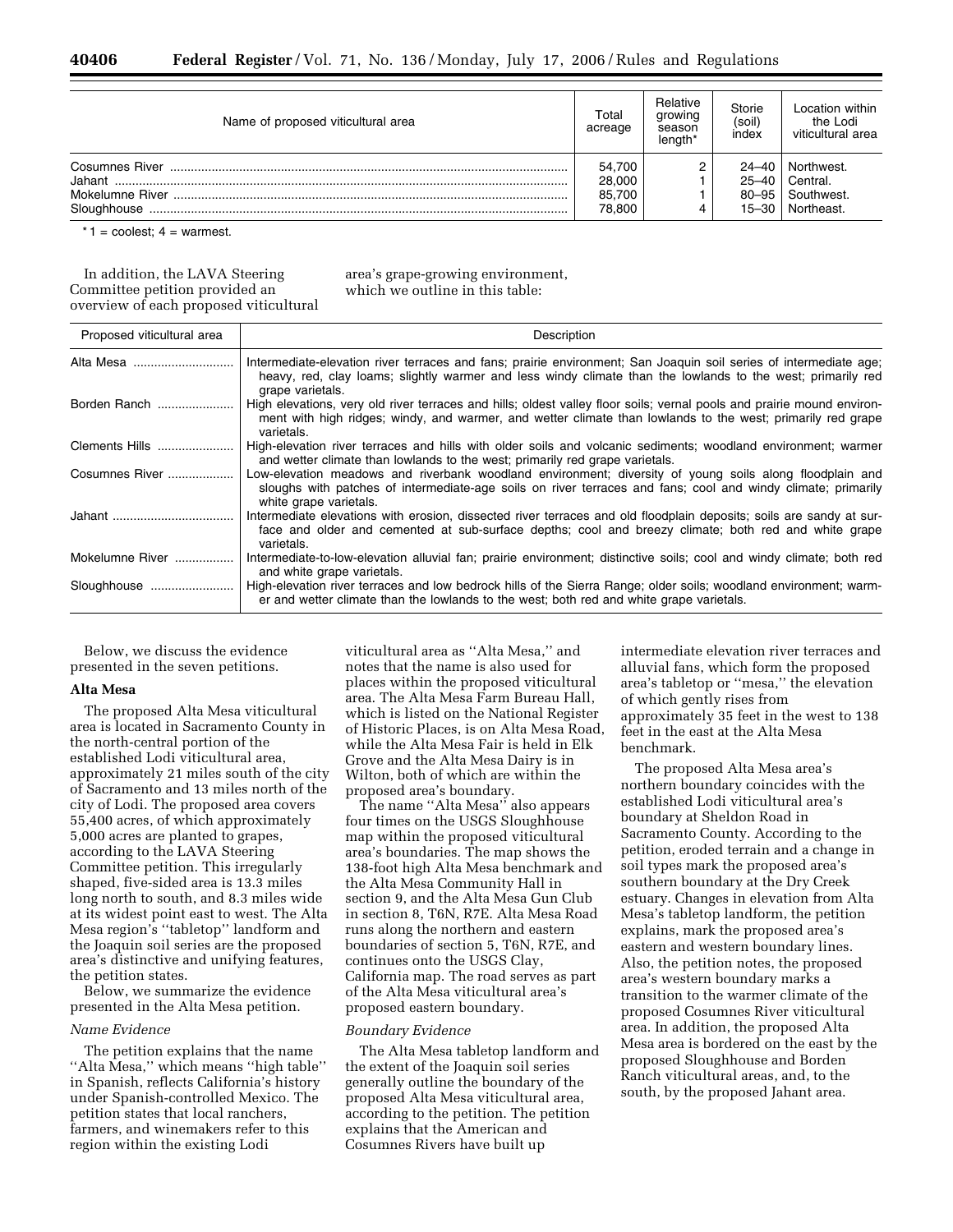# *Distinguishing Features*

# Topography

The proposed Alta Mesa viticultural area's tabletop or mesa-like landform is one of the area's most distinctive and unifying features, the petition states. The proposed Alta Mesa area sits on intermediate elevation river terraces and alluvial fans, and, despite some depressions and mounds, the area has a generally flat surface. This tabletop landform peaks at 138 feet in its northeast corner and gradually declines to 35 feet along its western side. To the east of the proposed Alta Mesa area, the Sierra Range foothills begin to rise within the proposed Sloughhouse viticultural area. To the proposed Alta Mesa area's immediate west, the proposed Cosumnes River viticultural area has lower elevations that almost dip to mean sea level. Deer Creek and the lower course of the Cosumnes River run parallel and southwest through the proposed area.

# Soils

The San Joaquin soil series, which covers about 90 percent of the Alta Mesa region, is also a distinctive feature of the proposed viticultural area, the petition states. The petition explains that this soil series consists of dense, heavy clay that limits rooting depth and the need for irrigation. Classified as Abruptic Durixeralfs, the San Joaquin soils have high percentages of clay and gravel, and intensive reddening and cementation caused by silica, clay, and iron. This soil series has intermediate-age parent materials, 12,000 to 45,000 years old, from stage 2 of the late Pleistocene glacial age, making these some of the oldest soils within the established Lodi viticultural area, according to the petition. The Storie Index places the Alta Mesa soils between 25 and 40 points of suitability. The San Joaquin soil series, the petition emphasizes, creates a distinctive and beneficial viticultural environment in the proposed Alta Mesa viticultural area.

## Climate

The petition uses data from the Lodi, Sacramento, Folsom, and Camp Pardee weather stations, which are located close to the proposed Alta Mesa viticultural area. With a mean annual temperature of 60.5 degrees Fahrenheit, the petition states that the proposed Alta Mesa area is a transitional region that is warmer than most of the other proposed viticultural areas within the existing Lodi viticultural area. Only the Clements Hills area, which has the same annual mean temperature as the Alta

Mesa area, and the more inland Sloughhouse area, are warmer.

The warm climate of the proposed Alta Mesa viticultural area is seen in the area's heat accumulation as measured in degree days.1 The degree day total for the Alta Mesa area is more than 200 degree days higher than the totals of the proposed Jahant and Mokelumne River viticultural areas to the south, which are closer to the cooling breezes of the Sacramento Delta. The degree day total for the proposed Alta Mesa area is also more than 100 degree days higher than the totals of the proposed Cosumnes River area to its west and the proposed Borden Ranch and Clements Hills viticultural areas to its east and southeast.

The sea breeze from the Pacific Ocean that funnels through the Carquinez Straits and the Sacramento Delta, the petition explains, cools the overall Lodi area. However, this natural air conditioning gradually decreases in intensity and disperses as it flows inland from west to east. As measured across the northern portion of the existing Lodi viticultural area from west to east, these marine winds are strongest in the proposed Cosumnes River viticultural area, less intense in the proposed Alta Mesa area, and weakest in the proposed Sloughhouse area.

Winter fog is also common in the proposed Alta Mesa viticultural area, the petition explains, due to seasonal standing water and cold-air drainage from the foothills to the east. This fog slightly decreases the Alta Mesa area's degree-day total, according to the petition, by limiting the springtime heating of the soil and vines. In addition, the petition notes, the proposed Alta Mesa viticultural area's elevation provides a buffer between this fog from the west and the proposed Sloughhouse viticultural area to the east.

The average annual rain total in the proposed Alta Mesa viticultural area, according to petition evidence, is 18.5 inches. This amount, the petition notes, is less than the 23-inch annual average in Sloughhouse to the east and more than the rainfall averages found in the regions to Alta Mesa's immediate south.

#### **Borden Ranch**

The proposed Borden Ranch viticultural area is located in southern Sacramento and northern San Joaquin Counties in the east-central portion of

the established Lodi viticultural area, approximately 27 miles southeast of the city of Sacramento and 13 miles north of the city of Lodi. Covering 70,000 acres, the petition notes that approximately 11,000 acres within the proposed Borden Ranch area are planted to grapes. Located between the Sierra Foothills to the east and the San Joaquin Valley to the west, the proposed area has a distinctive terrain of old alluvial fans, river terraces and plains, and high elevations, according to the petition.

Below, we summarize the evidence presented in the Borden Ranch petition.

# *Name Evidence*

In 1864, Ivey Lewis Borden established the Borden Ranch in this area, and local residents have used the name ever since, according to the petition. For example, the petition notes an August 16, 1929, Stockton Daily Evening Record article reporting on a barn fire on the Borden Ranch that killed a famous horse. More recently, the Borden Ranch name appeared in a court case and related news media stories involving a developer who sued the U.S. Army Corps of Engineers over wetlands issues, and the petition included a January 6, 2003, Sacramento Business Journal article on the case.

The petition states that since the 1970s, when the Burton and Dedomenico families began the first major grape plantings within the proposed area, local residents have also come to know Borden Ranch for its grape growing. Since that time, the petition continues, Sutter Home, Mondavi, and Delicato have also planted vineyards in the proposed area. The petition also claims that between 1995 and 1996, the single largest vineyard expansion in California history occurred in this area.

In addition, the petition includes articles from the April 8, 2003, Stockton Record and the April 18, 2003, Modesto Bee that discuss recent vineyard development around Clay Station. Named for a popular stagecoach stop from the California Gold Rush days and located on the historic Borden Ranch, Clay Station is noted for its rich reddish clay soils and large stones, which provide for well-drained soil for grape growing, according to Stockton Record article.

The petition also included statements from local residents regarding the use of the Borden Ranch name. For example, Jeff Sparrowk, a longtime Clements-area rancher, notes that the Borden Ranch is well known for its quality grazing land and vineyards. Robert Disch, a Borden Ranch-area farmer, states that Borden Ranch has become well known since

<sup>1</sup>Each degree that a day's mean temperature is above 50 degrees Fahrenheit, which is the minimum temperature required for grapevine growth, is counted as one degree day; see ''General Viticulture,'' Albert J. Winkler, University of California Press, 1975.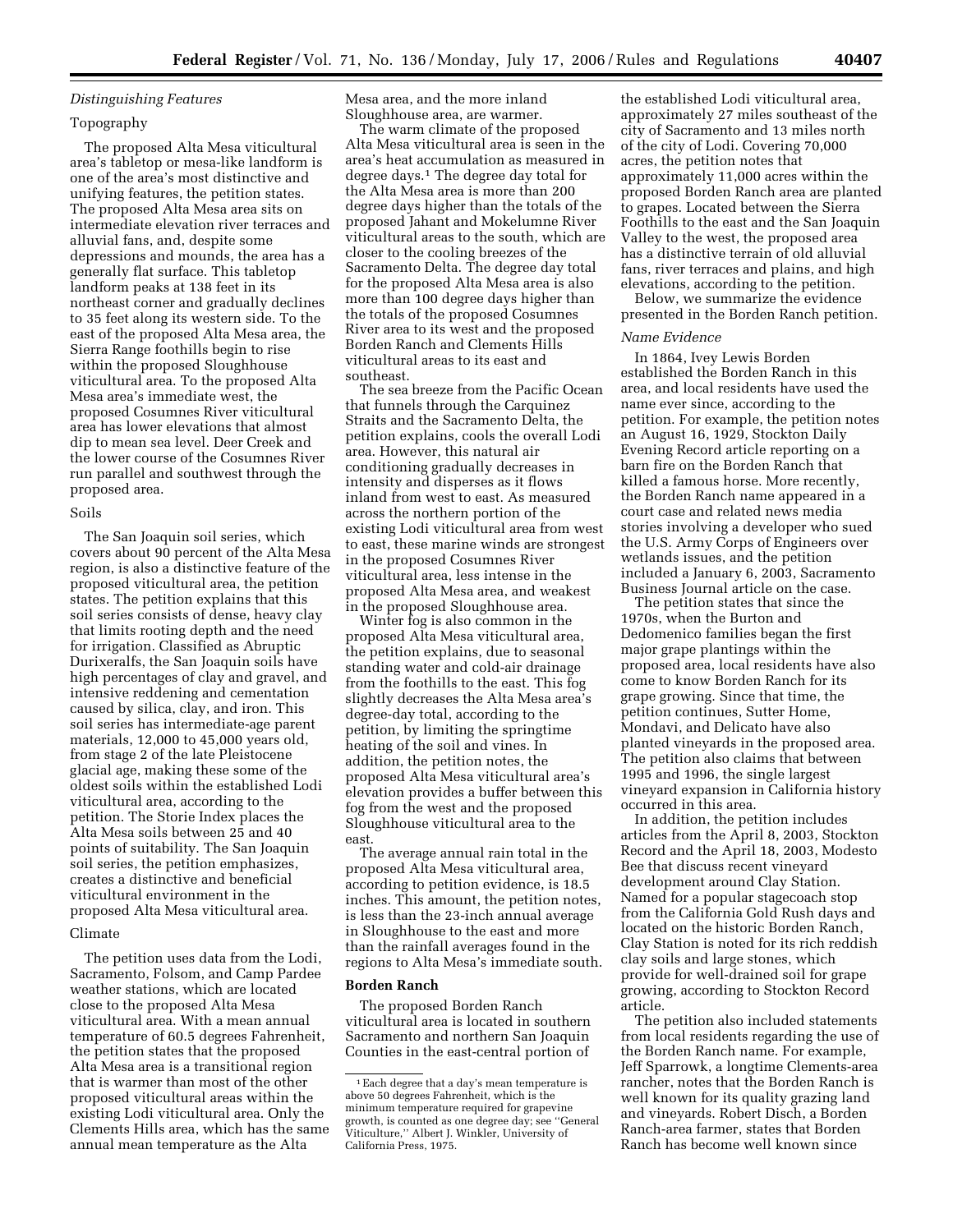vineyard development began there in the 1970s. He adds, ''We are happy to see the notoriety of this region increasing and can declare that the Borden Ranch has a well-known history in our community.''

Wine industry publications have also taken notice of the Borden Ranch area, according to several articles supplied with the petition. An article titled ''Lodi & the Sacramento Valley Vintage 2000'' from the Wine Institute's ''Harvest 2000'' publication comments on the ''enormous quality potential'' of newer grape growing areas ''such as Borden Ranch.'' The Spring, 2002 edition of the ''V&E Trellis Wire,'' a publication of the Department of Viticultural and Enology at the University of California-Davis, includes an article about a student field trip to the Lodi-Woodbridge wine region. The article describes the students' visit to the Borden Ranch, which it characterized as a 4,000-acre vineyard region.

## *Boundary Evidence*

The proposed Borden Ranch viticultural area lies between the Sierra Range foothills to the east and the San Joaquin Valley to the west. The proposed area's northern and southern boundaries are based on two generally parallel streams-the Laguna, a tributary of the Cosumnes River, in the north, and Dry Creek, a tributary of the Mokelumne River, in the south. Both flow northeast to southwest from the Sierra Foothills to the San Joaquin Valley.

The stream deposits from the Laguna and Dry Creek are the distinguishing and unifying feature of the proposed Borden Ranch viticultural area, according to the petition. The proposed area's predominant geographical features are the high elevation, older river terraces and hills located within the watersheds of the Laguna and Dry Creek. These deposits and river terraces, the petition explains, extend from the Laguna in the north to near Liberty Road at the area's proposed southern boundary near Dry Creek. As a result, the proposed Borden Ranch area's northern boundary follows the path of the Laguna, while Dry Creek runs slightly north of the proposed area's southern boundary. The petition uses roads to mark the proposed area's eastern and western boundaries.

### *Distinguishing Features*

## Topography

As explained in the petition, the proposed Borden Ranch viticultural area has distinctive terrain due to its location between the Laguna and Dry Creek streams and its location at the base of

the Sierra Foothills. The river terraces and stream deposits left by the Laguna and Dry Creek throughout the proposed Borden Ranch area are its distinguishing and unifying feature, according to the petition. The petition notes that the proposed area's lower, western elevations also have prairie mounds and vernal pools along these river terraces. Hills and ridges, which are the eroded remnants of very old river deposits, are found near the Sierra Foothills in the proposed area's higher eastern elevations. In addition, the petition states, the oldest alluvial fans in Sacramento and San Joaquin Counties are found in the eastern portion of the proposed area close to the Sierras.

The proposed Borden Ranch viticultural area inclines upward toward the Sierra Range, from 73 feet in elevation along its western boundary to 520 feet along its eastern border, a rise of 447 feet. While these elevations and rise are similar to the proposed Sloughhouse viticultural area to the north of the Borden Ranch area, the proposed Alta Mesa and Jahant areas to the west of Borden Ranch have peak elevations of only 138 feet and 105 feet, respectively. The existing Lodi viticultural area's eastern boundary also marks the eastern limit of the proposed Borden Ranch area—beyond which lies the higher elevations and more mountainous terrain of the Sierra Foothills.

# Soils

The terrain within the proposed Borden Ranch viticultural area exceeds 700,000 years in age, and is distinctively older than the terrain found in the other six proposed Lodi viticultural areas, according to the petition. In addition, the petition notes, the oldest valley soils in the Lodi region are found on the tops of the terraces above the streams in the proposed Borden Ranch area. These old Durixeralfs soils, the petition states, include the Redding, Hicksville, Corning, and Yellowlark soil series.

In contrast, the petition states that the surface terrain in the proposed Sloughhouse viticultural area to the north of the Borden Ranch area and in the proposed Clements Hills viticultural area to its south is from 125,000 and 250,000 years old, respectively, to 700,000 years old. Additionally, the proposed Borden Ranch viticultural area's soils contain a large percentage of surface and below ground rock cobble, or stones, a feature unique to this area, according to the petition.

#### Climate

The petition incorporates data from the Lodi, Sacramento, Folsom, Camp

Pardee, and Stockton weather stations, which are located near the proposed Borden Ranch viticultural area. The proposed Borden Ranch area, the petition notes, has a greater diversity of topographic-climatic vineyard sites than any of the other six areas proposed for establishment within the existing Lodi viticultural area. As the petition explains, vineyards within the proposed Borden Ranch area are found on hilltops or slopes, and in flat valley floors, facing different compass directions. These topographic variables, the petition states, are responsible for differences of sun, temperature, soil, water, and windiness in the vineyards.

The proposed Borden Ranch area, according to the petition, is windier, warmer, and wetter, than the lowland regions to its west. The combination of cooling Sacramento Delta breezes from the west and cold air drainage from the Sierra Foothills to the east, the petition explains, generates high wind intensity and duration in the proposed Borden Ranch area. The petition notes that this windswept environment, in conjunction with the area's hills and stony soils, creates high water evaporation conditions in the vineyards that lessen the vigor of the grapevine growth.

While the Borden Ranch area's degree day total is similar to that of the other six proposed viticultural areas discussed in this document, its annual mean temperature of 60.4 degrees Fahrenheit is slightly warmer than the proposed Cosumnes River, Jahant, and Mokelumne River areas to its west. The proposed Borden Ranch area is cooler than the Sloughhouse area to its north. Annual rainfall in the Borden Ranch area is 20 inches, which is less than the 23 inches of the Sloughhouse area to the north, the petition states, but higher than that of the proposed areas to its west.

#### **Clements Hills**

Located in northern San Joaquin County, the proposed Clements Hills viticultural area occupies much of the southeastern portion of the established Lodi viticultural area, approximately 41 miles southeast of Sacramento and 13 miles east of the city of Lodi. Covering 85,400 acres, of which approximately 16,000 acres are planted to grapes, the petition states that the proposed Clements Hills viticultural area is a hilly transitional region between the low, flat San Joaquin Valley floor to the west and the progressively higher Sierra Foothills to the east. The petition adds that the proposed area's high elevation river terraces and rounded hilltops distinguish it from surrounding grapegrowing regions.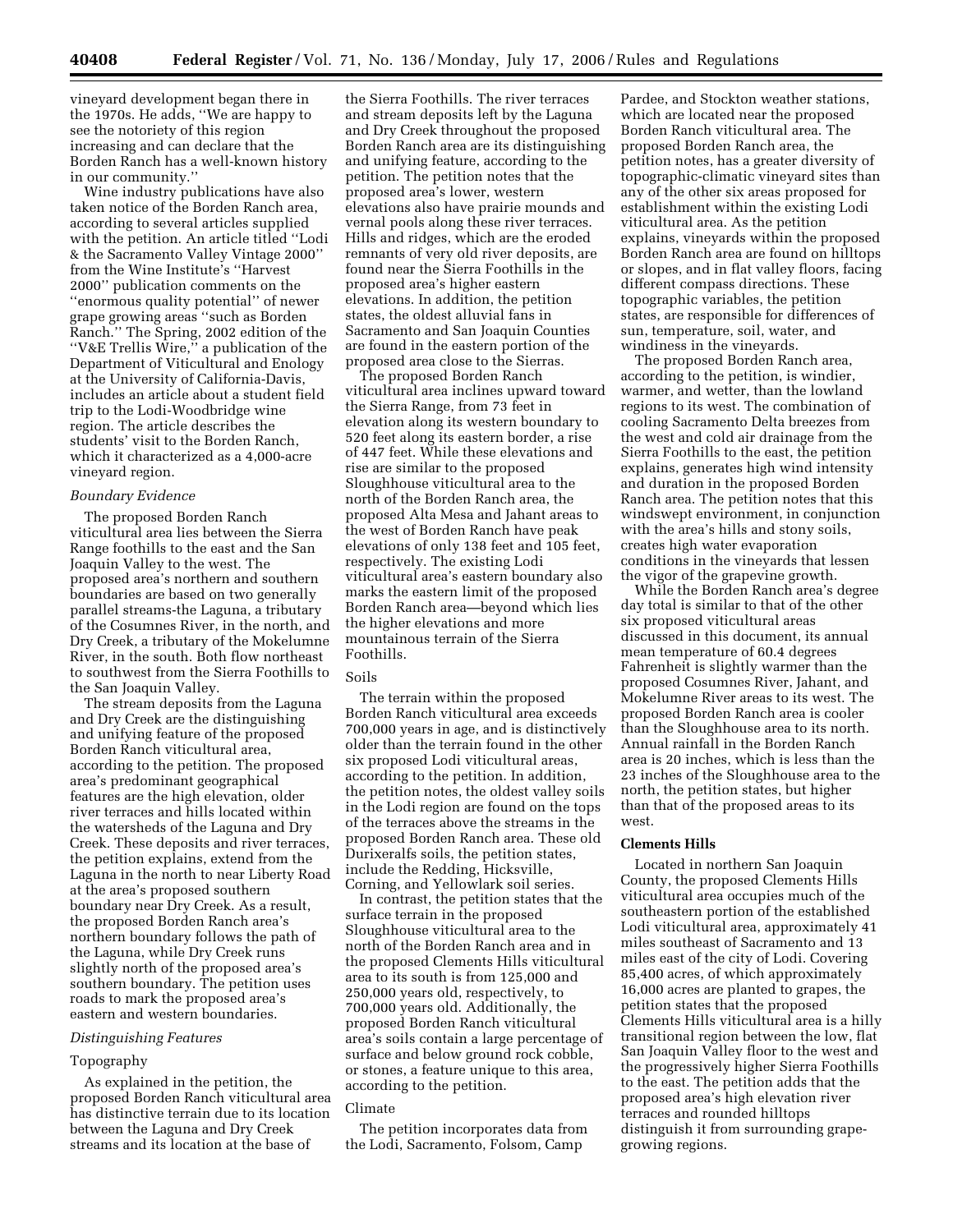Below, we summarize the evidence presented in the Clements Hills petition.

#### *Name Evidence*

The small town of Clements is located in the northern portion of the proposed Clements Hills viticultural area and is shown on the USGS Clements map and on California highway maps. According to the petition, Thomas Clements, who had settled in the region in 1857, donated 25 acres of land in 1882 to develop the town as a stop on the San Joaquin and Sierra Nevada Railroad. Named for its benefactor, the town served as a shipping point for the region's grain, wool, hops, fruit, and other agricultural commodities.

The proposed ''Clements Hills'' viticultural area name combines the town's name with a reference to the proposed area's hilly terrain. Local residents, realtors, and members of the wine industry, the petition states, commonly use the Clements Hills name to refer to the land within the proposed area's boundaries. For example, realtor Tad Platt states that while marketing materials formerly referred to the ''rolling hills of Clement,'' the area has become better known simply as ''Clements Hills'' in recent years. Farmer Wesley Breitchenbucher and businessman Jeff Myers, whose families have lived in the Clements area for generations, also indicate that the proposed area is known as Clements Hills, according to the petition. The petition quotes Mr. Myers as stating that ''the red, shallow soils of the Clements Hills'' has attracted many vineyards and ranchette developments in the past decade. In addition, the petition notes the use of the Clements Hills name on the label of Vino Con Brio's 2001 Sangiovese wine.

## *Boundary Evidence*

The high elevation river terraces and hills formed by the Mokelumne River, along with the region's older soils, distinguish the proposed Clements Hills area from surrounding areas, according to the petition. The Clements Hills area's proposed northern boundary, along Liberty Road, approximates the northern edge of the higher and older Mokelumne River terraces, the petition explains. The petition adds that, north of the proposed boundary, elevations decrease in the proposed Borden Ranch viticultural area due to the more eroded land found in the vicinity of Dry Creek.

The Clements Hills proposed eastern boundary follows the San Joaquin County line, separating the proposed area from the more mountainous Amador, Calaveras, and Stanislaus Counties. These county lines, according

to the petition, mark the transition from the rolling hills of the Clements Hills region to the Sierra Foothills more mountainous environment.

The Clements Hills proposed southern boundary line follows the Calaveras River as it meanders west from the Sierra Foothills to the San Joaquin Valley. To the north of the Calaveras River, within the proposed area's boundaries, the terrain is made up primarily of hills from older Mokelumne River deposits, the petition explains. Also, the petition states, the Calaveras River's alluvial terrace and fan deposits become progressively younger as one moves south from the proposed area's southern boundary.

The Clements Hills proposed western boundary is along Jack Tone and Elliott roads. To the east of these roads within the proposed area, the petition explains, the terrain consists primarily of hilly deposits from the older alluvial terraces and fans. The petition adds that to the west of Jack Tone and Elliott roads beyond the Clements Hills area, the hilly terrain gives way to younger, sandier, and lower alluvial fan formations and eventually the flat San Joaquin valley floor.

### *Distinguishing Features*

## Topography

The proposed Clements Hills viticultural area is located between the flat, low elevations of the San Joaquin Valley floor to its west and the higher Sierra Foothills elevations to its east, according to the petition. Elevations within the proposed boundary area increase from a low of 90 feet on its western, San Joaquin Valley side to greater than 400 feet high at its eastern boundary line, according to the provided USGS maps. The petition also notes that the hilltops within the Clements Hills proposed viticultural area are distinctively convex and rounded. The Clements Hills, the petition states, contrast with the flat valley terrain to the west, the flat hilltops of the proposed Borden Ranch viticultural area to the north, and the more mountainous environment of the Sierras. Through time and weather, the petition adds, the bluffs and terraces of the Mokelumne River have become smooth topped, rolling hills that extend toward the proposed Clements Hills area's southern boundary at the Calaveras River.

# Soils

The petition explains that the soils found within the proposed Clements Hills proposed viticultural area are old and primarily classified as

Haploxerailfs, Durixeralfs, and Palexeralfs. These brown, red and yellow loams, clay loams, and clays, the petition states, principally belong to the Redding, Cometa, Yellowlark, and Montpellier soil series. Also, the petition notes, these low vigor soils have higher water holding capacities than the stony soils to the north in the proposed Borden Ranch viticultural area, but less than the loamy soils to the west in the proposed Mokelumne River area. The Storie Index rates the soils in the proposed Clements Hills viticultural area at between 15 and 30, according to the petition.

#### Climate

Using data from the Lodi, Sacramento, Folsom, Stockton, and Camp Pardee weather stations, which are located close to the proposed Clements Hills viticultural area, the petition states that the proposed Clements Hills viticultural area is warmer and wetter than the regions to its west. As documented in the petition, the mean annual temperature of the proposed Clements Hills viticultural area is 60.5 degrees Fahrenheit, which is the same as the Alta Mesa area's mean annual temperature. Also, only the proposed Sloughhouse viticultural area, north of the Clements Hills region, experiences a warmer annual mean temperature in the Lodi area. The Clements Hills area annual degree day total is approximately 100 degrees higher than those of the proposed Mokelumne River and Jahant viticultural areas to the west, according to the petition.

The petition notes that fog is less frequent in the proposed Clements Hills viticultural area than in the lower elevation San Joaquin valley floor areas to its west and, therefore, the proposed area receives more hours of warming sunshine. Reduced winds also help warm the proposed Clements Hills area, according the petition. Although the proposed area receives consistent Sacramento Delta breezes, the hilly terrain of the proposed Clements Hills area, the petition notes, reduces the marine wind speed and movement across the proposed area. Air drainage from the higher slopes to the east, the petition adds, reduces frost occurrences in the proposed viticultural area as well.

Rainfall in the proposed Clements Hills viticultural area averages 21 to 22 inches annually, according to the petition, which is more than what the lower elevation proposed Jahant and Mokelumne River areas to its west and the proposed Borden Ranch area to its north receive. The petition explains that the proposed Clements Hills area's hilly topography and its location just west of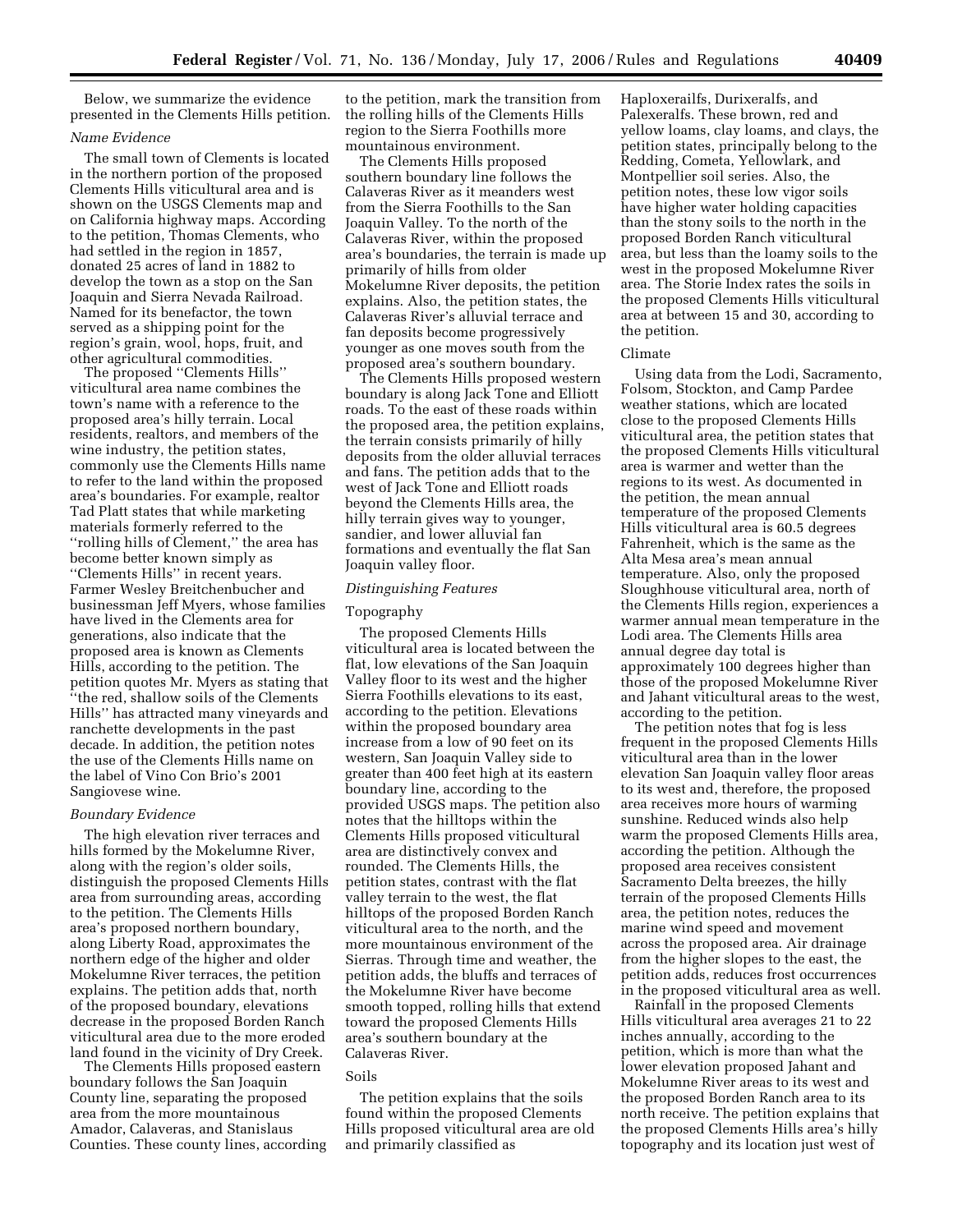the Sierra Mountains bring more rain to the area since these higher elevations cause moisture-laden Pacific air to rise, forcing the air's moisture to condense and fall to the ground.

# **Cosumnes River**

The proposed Cosumnes River viticultural area is in the northwestern portion of the existing Lodi viticultural area, approximately 20 miles south of the city of Sacramento and 14 miles north of the city of Lodi. Approximately 3,000 acres of the 54,700 acres within the proposed Cosumnes River viticultural area are currently planted to grapes, according to the petition. The climate of the proposed viticultural area, providing most notably a relatively cool and windy growing season, as well as its young, alluvial soils and lowelevation terrain distinguish the proposed area from surrounding areas, according to the petition.

Below, we summarize the evidence presented in the Cosumnes River petition.

#### *Name Evidence*

The May 2001 California State Automobile Association ''Central California'' map shows the Cosumnes River from its headwaters in the Sierra Range to its confluence with the Mokelumne River between Walnut Grove and Thornton, California. The lower portion of the river flows through the proposed Cosumnes River viticultural area. The USGS quadrangle maps for Bruceville, Elk Grove, and Galt, California, which are used to define portions of the proposed Cosumnes River viticultural area boundary, identify the Cosumnes River and show its northeast-to-southwest path through the proposed area. The LAVA Committee considered using the ''Upper Cosumnes'' and ''Lower Cosumnes'' names for the proposed ''Sloughhouse'' and ''Cosumnes River'' viticultural areas, respectively, but believes the proposed name choices are more appropriate.

As noted in the petition, the Cosumnes River name is associated with other places within the proposed viticultural area. For example, the Cosumnes River Preserve, located between Interstate Highways 5 and State Route 99 in southern Sacramento County, is also prominently shown on the California State Automobile Association's Central California map. The petition explains that this Nature Conservancy preserve, a 1,450-acre protected natural area and wildlife habitat, is in the heart of the proposed Cosumnes River viticultural area. Also, Cosumnes River College is located in

the suburbs of Sacramento, just north of the proposed area's northern boundary.

Historically, the petition explains, the name ''Cosumnes'' comes from the Native American Miwok people's term for ''salmon people.'' The petition adds that an alternative Miwok translation is ''the place of the koso berry.'' John Sutter, an early settler, provides an 1841 written reference to the term ''Cosumnes River,'' the petition states, and 1845 and 1848 maps by John Fremont label this waterway as the ''Cosumnes River.'' The March 1, 1851, edition of the Stockton Times, in describing the region, states: ''Some of the earlier settlements made in this country were along the Cosumnes''.

#### *Boundary Evidence*

The existing Lodi viticultural area boundary marks the limits of the proposed Cosumnes River viticultural area to the north and west. To the east, the proposed Cosumnes River viticultural area shares a boundary with the proposed Alta Mesa viticultural area, and, to the south, with the proposed Jahant and Mokelumne River viticultural areas. A portion of the Mokelumne River marks the proposed area's southern boundary line.

The proposed Cosumnes River viticultural area lies south of the city of Sacramento and borders the west side of the town of Galt. The proposed area primarily produces white wine grape varietals, as compared to red grape varietals in areas to the east and a mixture of red and white grape varietals in areas to the south.

#### *Distinguishing Features*

The relatively cool and windy growing season of the proposed Cosumnes River viticultural area, its young, alluvial soils, and its lowelevation terrain distinguish the proposed area from surrounding areas, according to the petition.

#### Topography

The petition explains that the proposed Cosumnes River viticultural area topography includes wetlands, natural and artificial levees, sloughs, streams, and the Cosumnes River. In addition, the Mokelumne River marks a portion of the area's southern boundary. A large alluvial fan crosses the proposed Cosumnes River viticultural area and slopes towards its southwest corner.

The low elevations found in the proposed Cosumnes River viticultural area distinguish it from the surrounding, higher-elevation areas, the petition states. At its southwestern corner, where the Cosumnes River joins the Mokelumne River, the elevation of the

proposed Cosumnes River viticultural area dips to almost sea level. Elevations within the proposed area gradually rise to a high point of 48 feet at its southeast corner, according to the provided USGS maps. In contrast, the petition notes, the proposed Alta Mesa viticultural area, to the east of the proposed Cosumnes River viticultural area, has elevations to 138 feet. To the south, the proposed Jahant viticultural area rises to 80 feet in elevation, and the proposed Mokelumne River viticultural area rises to 85 feet, according to the petition.

## Soils

The proposed Cosumnes River viticultural area, the petition explains, is dominated by young, alluvial soils that distinguish it from the surrounding areas. The petition notes that 60 percent of the agricultural land within the proposed area is covered by a series of younger alluvial and organic soils, Xerothents and Histosols. These younger soils, the petition continues, predominate in the lower areas, including the floodplains, sloughs, and wetlands, and around the Cosumnes River and its tributaries along the western side of the proposed viticultural area. The intermediate-age, deep reddish, gravelly clay loam soils of the San Joaquin series cover the remaining 40 percent of the agricultural land within the proposed Cosumnes River viticultural area, according to the petition. These soils, classified as Abruptic Durixeralfs, have good waterholding capacity and moderate fertility.

To the east of the proposed Cosumnes River viticultural area, the proposed Alta Mesa viticultural area soils are of intermediate age, and about 90 percent of its soils are from the San Joaquin series, according to the petition. To the south, the proposed Jahant and Mokelumne River viticultural areas have a combination of young and intermediate in age soils. According to the petition, the Storie Index places the Cosumnes River soils at between 24 and 40 points for suitability.

### Climate

The petition provides statistics and data from the Lodi, Sacramento, and Folsom weather stations, which are close to the proposed Cosumnes River viticultural area. Overall, according to the petition, the proposed Cosumnes River viticultural area has a cool and breezy climate.

With mean annual temperatures of 60 degrees Fahrenheit, the proposed Cosumnes River and Mokelumne River viticultural areas are the coolest of the proposed viticultural areas discussed in this document, according to the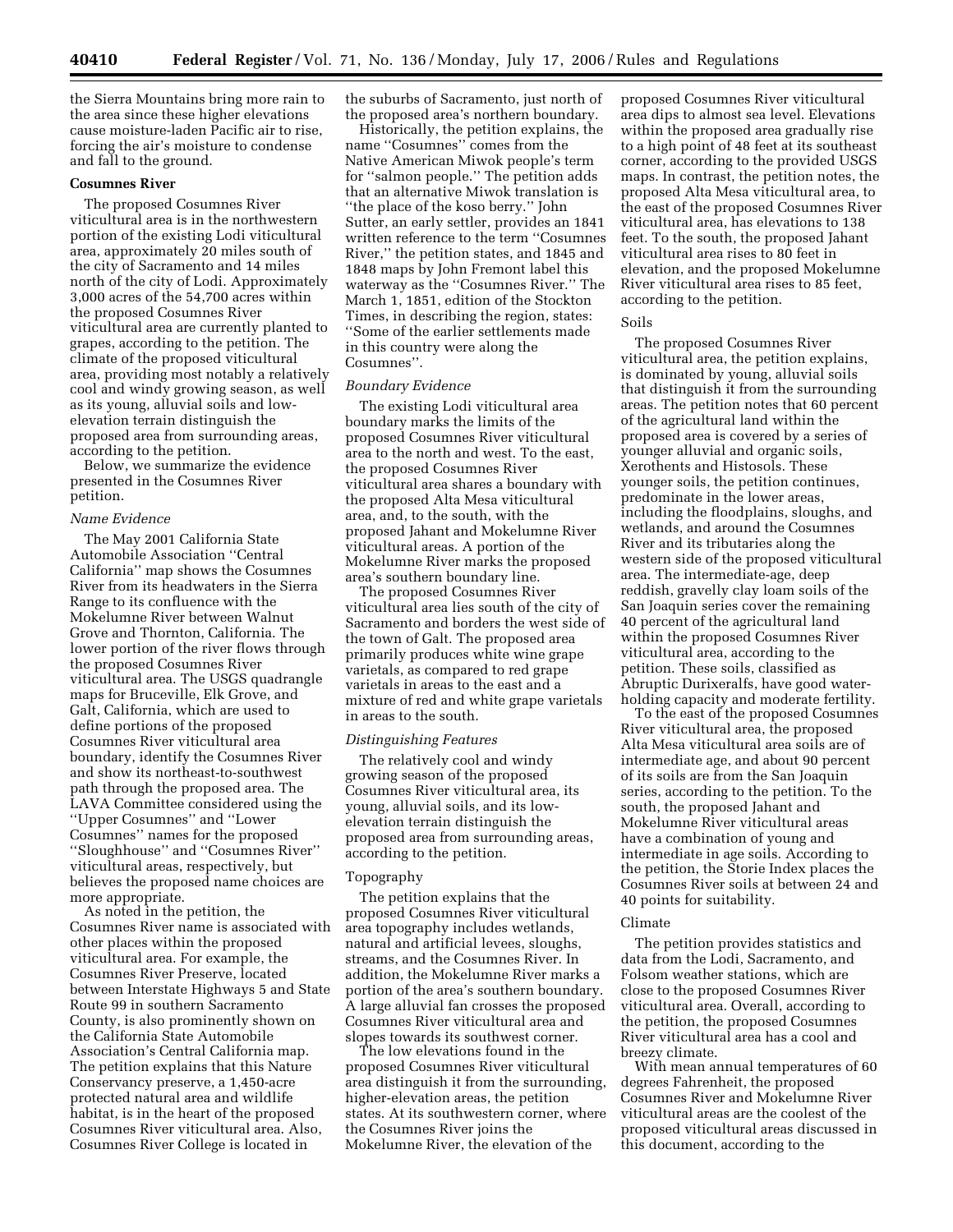petition. The petition adds that the proposed Cosumnes River viticultural area sustains intermediate level winds. The surrounding areas to the north and east are warmer and have less wind than the proposed Cosumnes River area, according to the petition. Also, to the south, the proposed Jahant and Mokelumne River viticultural areas have similar cool and strong marine winds.

The petition notes that the Pacific Ocean's cooling breezes funnel eastward through San Francisco's Golden Gate, the Carquinez Strait, and the Sacramento Delta to reach the Lodi area. These marine breezes cool the Lodi area's lower elevations, including the Cosumnes River floodplain and the areas to the river's south. The intensity and effect of these cooling winds, according to the petition, dissipate as they continue eastward over the proposed Cosumnes River viticultural area to the proposed Alta Mesa and Sloughhouse viticultural areas.

The petition states that maritime and inland fog is persistent in the low elevations of the proposed Cosumnes River viticultural area. This fog cools the proposed viticultural area more than the surrounding areas, which are less influenced by the maritime winds. The annual precipitation within the proposed Cosumnes area is 17.4 inches, according to the petition, which is more than the low elevation areas to its immediate south, but less than the high elevation regions to the north and east of the proposed viticultural area's boundaries.

### **Jahant**

The proposed Jahant viticultural area is located in the center of the existing Lodi viticultural area, about 29 miles south of the city of Sacramento and 7 miles north of the city of Lodi. Currently, approximately 8,000 acres of the 28,000 acres within the proposed Jahant viticultural area are planted to grapes, according to the petition. The pink Jahant loam soil found in the proposed viticultural area is its most distinguishing characteristic, according to the petition, giving the Jahant area a unique grape-growing environment. Also, the petition notes that the proposed Jahant viticultural area's climate is cooler, dryer, and windier than most of the other proposed viticultural areas discussed in this document. The petition adds that the terrain within the proposed Jahant viticultural area is noted for its river terraces and old floodplain deposits.

Below, we summarize the evidence presented in the Jahant petition.

## *Name Evidence*

The ''Jahant'' name is associated with the central portion of the established Lodi viticultural area in southern Sacramento and northern San Joaquin Counties, according to the petition. The name comes from Peter Jahant and several of his brothers, all 1850s settlers to the area, the petition states. The Jahant family settled and successfully farmed in the Acampo area of the Lodi region, and, in 1912, Peter Jahant's son Charles planted 130 acres to grapes on the original family farm and on additional purchased land.

Jahant Slough and Jahant Road, a light-duty, east-west road, are shown on the Lodi North and Lockeford USGS maps, in the approximate center of the proposed Jahant viticultural area. Also, Jahant Road is shown in sections B–4, B–5, C–5, and C–6 of the Gold Country map, published in April 2002 by the California State Automobile Association. The Jahant Equestrian Center is on Jahant Road, and some area vineyards use Jahant in their names, according to the petition.

## *Boundary Evidence*

The petition states that the unique pink Rocklin-Jahant loam soils found within the proposed Jahant viticultural area and the deep dissections through river deposits left by flooding within the past 20,000 years distinguish the proposed Jahant area from the surrounding proposed viticultural areas. To the south, the proposed Mokelumne River viticultural area has predominantly young, light-colored sandy soils, the petition notes, while to the north the proposed Alta Mesa viticultural area has predominantly intermediate-age red soils. The petition states that the boundaries of the proposed Jahant viticultural area encompass the extent of the Jahant soils within the existing Lodi viticultural area.

The petition also explains that dissected river terraces and old floodplain deposits, located between Dry Creek and the Mokelumne River, distinguish the proposed Jahant area from the surrounding areas. Dry Creek is part of the northern boundary of the proposed Jahant viticultural area, and the creek flows through its northwest section. The Mokelumne River forms the western boundary of the proposed Jahant area, close to where it joins with the Cosumnes River, according to the provided USGS maps.

# *Distinguishing Features*

#### Topography

Elevations in the proposed Jahant viticultural area vary from about 10 feet to 100 feet, according to USGS maps of the area. Also, these elevations rise from the west to the east, increasing toward the Sierra Range. The proposed viticultural area, the petition explains, is bounded by rivers on its north and west and is dotted with small lakes and sloughs. The larger Tracy Lake lies in the area's southwest, while a gas field lies in the area's southeast corner. The contours of the area, predominantly river terraces and old, eroded floodplain deposits, the petition continues, have developed from the actions of Dry Creek and the Mokelumne River.

#### Soils

The proposed Jahant viticultural area, located primarily between Dry Creek and the Mokelumne River, has distinctive pink Rocklin-Jahant soils that are principally sandy loams and sandy clay loams with massive structure, thickness, and hardened depth, the petition explains. The soils are classified as Mollic Pelexeralfs. These old soils, the petition continues, have younger sandy surfaces and are generally different in structure, thickness, and depth from the San Joaquin deep reddish, gravelly clay loam soils found north of the proposed Jahant viticultural area. To the south, the petition states, the light sandy loam Tokay and Acampo soils are young, deep and well drained, tend to be granular and crumbly, and of a fine texture without gravel, in contrast to the Jahant soils.

#### Climate

The petition provides statistics and data from the Lodi, Sacramento, Folsom, Camp Pardee, and Stockton weather stations, which are close to the proposed Cosumnes River viticultural area. The proposed Jahant viticultural area, the petition comments, has cool climatic characteristics similar to those of the proposed Mokelumne River viticultural area to the south. Both regions, according to the petition, receive the Pacific marine breezes that funnel east from the San Francisco Golden Gate, through the Carquinez Strait, the Sacramento Delta, and into the Lodi area. The petition also notes the cooling effect of persistent valley and coastal fog within the proposed boundaries.

The winds in the proposed Jahant viticultural area are of high intensity and prolonged duration, similar to those of the proposed Mokelumne River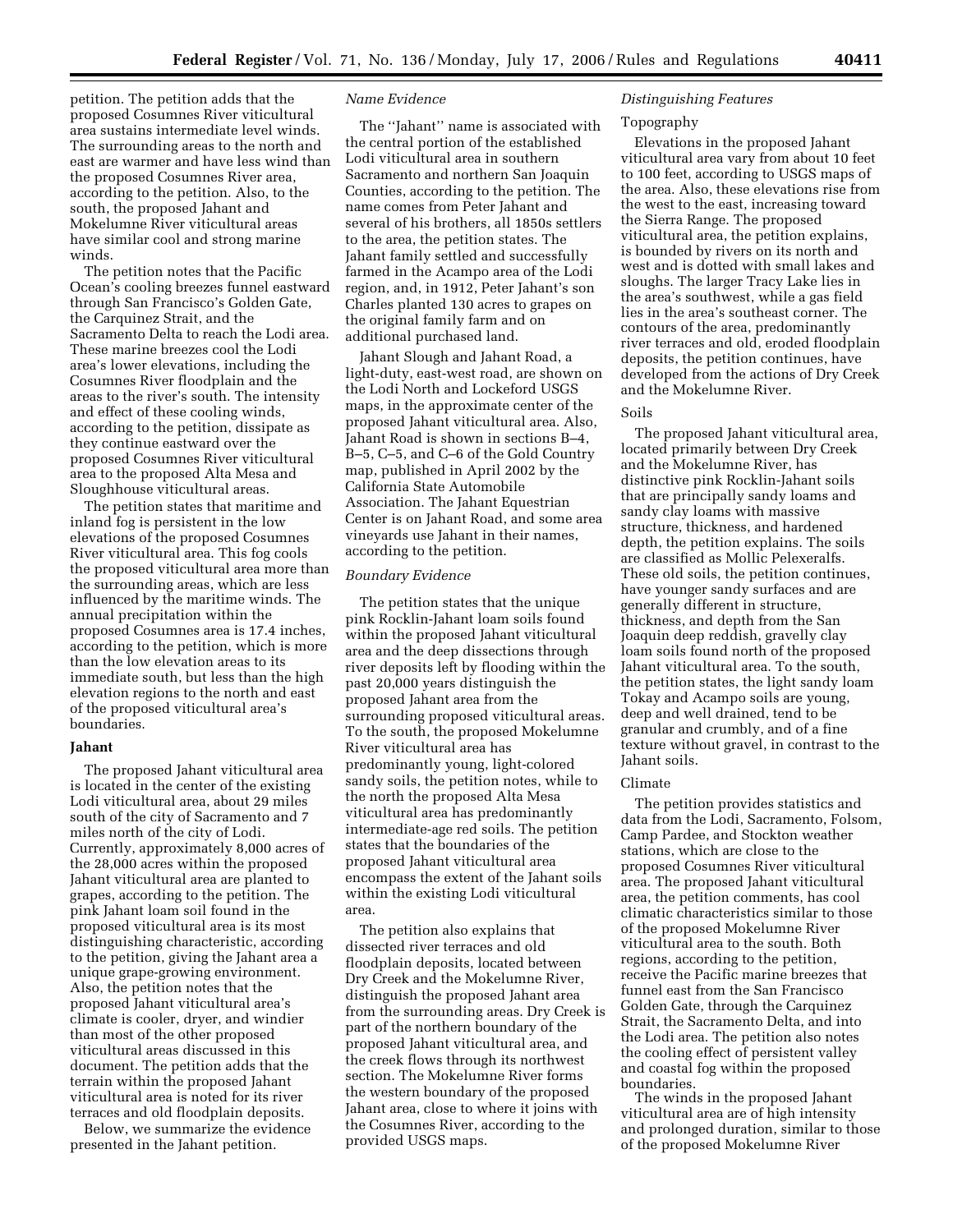viticultural area to the south, the petition states. In contrast, to the north and northeast of the proposed Jahant area, the proposed Alta Mesa and Sloughhouse viticultural areas have less wind intensity and warmer temperatures, according to the petition.

The mean annual temperature of the proposed Jahant viticultural area is 60.1 degrees Fahrenheit, which is lower than that of the other proposed viticultural areas discussed in this document except for the Cosumnes River and Mokelumne River areas, each of which has a slightly lower mean annual temperature of 60.0 degrees, according to the petition. Also, the degree day totals for the Jahant area are between 100 and 400 degree days lower than those of the other parts of the Lodi region, except for the proposed Mokelumne River viticultural area to the immediate south. Finally, the Jahant area's annual rainfall is 18.0 inches, which is less than rainfall totals in the other areas of the Lodi region with the exception of proposed Cosumnes River and Mokelumne River viticultural areas.

# **Mokelumne River**

The proposed Mokelumne River viticultural area is in northern San Joaquin County in the southwestern portion of the existing Lodi viticultural area. According to the petition, the proposed Mokelumne River viticultural area covers 85,700 acres, of which approximately 42,000 acres are vineyards. The young alluvial fan created by the Mokelumne River distinguishes the proposed Mokelumne River viticultural area from the surrounding areas, the petition states. In addition, the distinctively breezy climate of this proposed viticultural area is the coolest within the original Lodi viticultural area, according to the petition.

Below, we summarize the evidence presented in the Mokelumne River petition.

# *Name Evidence*

Historically, the ''Mokelumne'' name is derived from the Miwok Indians and has been translated as ''the place of the fish net,'' according to the petition. Known earlier as the Rio Mokellemos, the present spelling of Mokelumne was set in 1848 by John C. Fremont, as documented in the ''California Place Names,'' by Erwin Gudde, published in 1960 by the University of California Press.

The Mokelumne River, which flows west from the Sierras into the San Joaquin Valley, is shown on a number of USGS maps, including the Lockeford, Lodi North, Bruceville, Thornton, Clements, and Wallace maps. Other

maps also show the river, including the Gold Country map published by the California State Automobile Association in April 2002.

## *Boundary Evidence*

The petition explains that the ''classic, young'' alluvial fan of the Mokelumne River extends east-to-west through the proposed Mokelumne River viticultural area. Given its distinctive geology and topography, the river's alluvial fan contrasts with the geology and topography of the other proposed viticultural areas discussed in this document and the areas beyond. According to the petition, east of Jack Tone Road, beyond the proposed Mokelumne River viticultural area boundary line, are the older terrace deposits of the proposed Clements Hills viticultural area, while south of the proposed boundary, toward Linden and Farmington, the coarse deposits of the Calaveras River alluvial fan contrast with the sandy loam of the proposed Mokelumne River viticultural area. To the west of Interstate 5, and beyond the original Lodi viticultural area western boundary line, very young organic and inorganic soils dominate the Sacramento Delta region, according to the petition. To the north of the proposed Mokelumne River area boundary line are the older river deposits that distinguish the Jahant region.

#### *Distinguishing Features*

#### Topography

The Mokelumne River meanders through the northern portion of the proposed Mokelumne River viticultural area, while creeks, sloughs, a canal, and an aqueduct run through its interior. Also, the city of Lodi is located on the south bank of the Mokelumne River in the approximate center of the proposed viticultural area.

The topography of the proposed Mokelumne River viticultural area is dominated by a relatively young alluvial fan over an intermediate age fan, according to the petition. To the east, the fan joins with the older Mokelumne River terrace deposits along Jack Tone Road, which serves as part of the boundary line for the proposed viticultural area, the petition notes. The Mokelumne River alluvial fan extends from the higher eastern elevations of the Clements region to the lower elevations along Interstate 5 and Eight Mile Road to the southwest, according to the provided USGS maps and the petition. The USGS maps of the proposed Mokelumne River viticultural area show elevations sloping downward to the

west from a high of 100 feet at the northeast corner of the proposed area to a low of 5 feet at its southwest corner.

## Soils

The petition explains that sandy loam Tokay and Acampo soils dominate the proposed Mokelumne River viticultural area. These soils are young, deep and drain well, according to the petition. Also, the soils tend to be granular and crumbly, of a fine texture and without gravel. The sandy loams in the region, the petition describes, are generally between 6 and 12 feet in depth with low moisture holding capacity, especially in the western portion of the proposed area.

## Climate

The petition uses climate statistics and data from the Lodi weather station, which is located near the proposed Mokelumne River viticultural area. The climates of the proposed Mokelumne River and Cosumnes River viticultural areas are the coolest within the existing Lodi viticultural area, the petition explains. However, as the petition notes, the Mokelumne River area has less heat accumulation than the Cosumnes River area due to the Mokelumne area's exposure to more intense cooling marine winds.

The proposed Mokelumne River viticultural area, the petition continues, is the closest of the seven proposed Lodi viticultural areas to the Carquinez Strait that funnels cool Pacific Ocean breezes eastward from the Golden Gate, through the Sacramento Delta, to the Lodi area. The winds in the proposed Mokelumne River viticultural area are of high intensity and prolonged duration, blowing more than 70 percent of the time, the petition states. The winds lose little intensity as they cross the low elevations and flat terrain within the proposed boundaries, according to the petition.

The mean annual temperature within the proposed Mokelumne viticultural area is 60.0 degrees Fahrenheit, which is the same as the Cosumnes River area to the north but lower than that of each of the other proposed viticultural areas discussed in this document, according to the petition. While the mean annual temperatures of the Mokelumne and Cosumnes areas are the same, the annual degree day total for the Mokelumne area is between 50 and 450 degree days lower than the totals for the other six proposed viticultural areas discussed in this document. Rainfall within the proposed Mokelumne River viticultural area is 17.57 inches, which is the next-to-lowest of the seven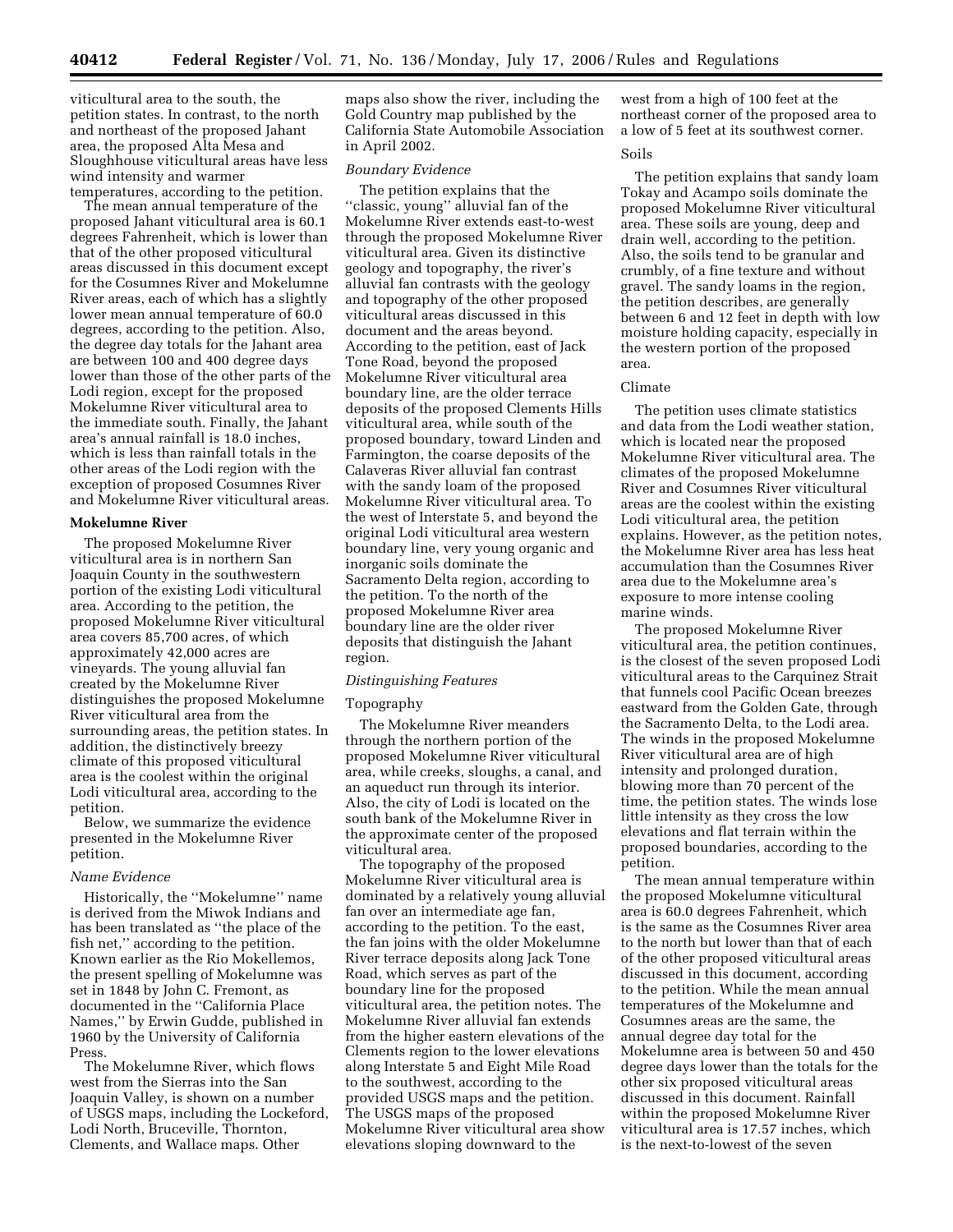proposed viticultural areas discussed in this document, the petition states.

# **Sloughhouse**

The proposed Sloughhouse viticultural area is located in southern Sacramento County, approximately 21 miles southeast of the city of Sacramento and 22 miles north of the city of Lodi. Located in the northeastern portion of the existing Lodi viticultural area, approximately 7,000 acres within the 78,800-acre proposed Sloughhouse viticultural area are currently planted to grapes, according to the petition.

The petition states that warmer temperatures, more rain, less fog, higher elevations, and older soils distinguish the proposed Sloughhouse viticultural area from the other proposed viticultural areas discussed in this document. The proposed Sloughhouse viticultural area, which is also adjacent to the established Sierra Foothills viticultural area (27 CFR 9.120), has rolling plains and hilly terrain that transitions to the Sierra Foothills further east, according to the petition.

Below, we summarize the evidence presented in the Sloughhouse petition.

#### *Name Evidence*

The Sacramento Bee newspaper published an article on January 19, 1998, detailing the history of the Sloughhouse region. In the 1850's the Sloughhouse Inn, which gave the region its name, was a popular stagecoach stop. According to the article, the building, rebuilt several times after fires, is a registered California historical landmark. Today, the Sloughhouse Inn is a restaurant. Modern usage of the Sloughhouse name, according to petition evidence, is also seen in the names of the Sloughhouse Resource Conservation District, the Sloughhouse Fire Protection District, and the Sloughhouse Area Genealogical Society.

The USGS Geographic Names Information System (GNIS) database lists ''Sloughhouse'' as a populated place in Sacramento County, California. The USGS Sloughhouse quadrangle map shows the hamlet of Sloughhouse along State Road 16 on the Township 7 and 8 North line, between Ranges 6 and 7 East. Sloughhouse Road, a secondary road, is shown on the USGS Elk Grove and Sloughhouse maps within the proposed viticultural area boundary lines.

# *Boundary Evidence*

Warmer temperatures, less intense winds, more rainfall, and greater climatic variations distinguish the proposed Sloughhouse viticultural area from the surrounding areas within the

existing Lodi viticultural area according to the petition. It adds that elevations within the proposed Sloughhouse viticultural area are generally higher and the soils older than the other surrounding proposed viticultural areas. The distinguishing Sloughhouse terrain and climatic characteristics, the petition explains, make this proposed viticultural area significantly different from the surrounding areas. Red varietals, including Cabernet Sauvignon, Cabernet Franc, Merlot, and Zinfandel, are popular in the Sloughhouse area as they can withstand drought and other climatic variations, the petition states.

The proposed Sloughhouse area's outer boundaries follow a portion of the existing Lodi viticultural area northern and eastern boundary lines, and the proposed area abuts the established Sierra Foothills viticultural area western boundary line. The petition explains that the shared Lodi and Sierra Foothills viticultural areas boundary line, which coincides with the Amador County line, is the logical division between the valley and mountain environments.

#### *Distinguishing Features*

### Topography

The proposed Sloughhouse viticultural area, the petition states, has the most diverse terrain of the seven proposed viticultural areas discussed in this document. Gently rolling hills, flat creek and river valleys, plains, and an alluvial fan characterize the proposed viticultural area, according to the petition.

The proposed Sloughhouse viticultural area ranges in elevation from a low of 73 feet in its southwest region to a high of 590 feet in its northeast region, according to the provided USGS maps. The northeast region of Sloughhouse, which has the highest elevations in the proposed area, slopes upward and becomes the bedrock-based foothills of the Sierra Range, the petition notes. These higher elevations are similar to Borden Ranch to the south, but contrast with the lower elevations of between 35 and 138 feet of the proposed Alta Mesa viticultural area to the west.

Three significant waterways, the Cosumnes River and its Deer Creek and Laguna tributaries flow west from the Sierra Foothills through the proposed Sloughhouse viticultural area. Deer Creek constitutes the northeastern boundary line of the proposed viticultural area, as noted in the petition's boundary description. Deer Creek, according to USGS maps, then meanders southwesterly through the interior of the proposed Sloughhouse

area. The Cosumnes River runs roughly parallel to Deer Creek and through the approximate middle of the proposed Sloughhouse viticultural area. Deer Creek eventually joins the Cosumnes River to the west of the proposed viticultural area. The Laguna forms the south boundary line for the proposed Sloughhouse viticultural area and joins the Cosumnes River and Deer Creek to the west of the proposed area.

### Soils

The petition notes that the predominant soils in the western portion of the proposed Sloughhouse viticultural area are found on an older alluvial fan. Classified as Durixeralfs and Haploxeralfs, the soils series found there include a complex of Redding, Corning, Pentz, and Hadlesville soils, which are generally of low vigor. Older soils, including patches of significantly older soils, are found in the higher eastern elevations of the proposed viticultural area. These older soils formed from sedimentary, metamorphic, and volcanic rock, including Sierra basement granite. Also, the Cosumnes River, Deer Creek, and the Laguna have left older river deposits within the proposed Sloughhouse viticultural area, according to the petition.

## Climate

The petition uses statistics and data from the Lodi, Sacramento and especially the Folsom weather stations, located close to the proposed Sloughhouse viticultural area. The petition explains that the proposed Sloughhouse viticultural area has a climate distinguishable from the surrounding proposed viticultural areas due to its combination of warm growing season temperatures and heavy winter rains.

The Sloughhouse area, at 61.6 mean annual degrees Fahrenheit, is the warmest of the seven proposed viticultural areas within the existing Lodi viticultural area, the petition states. The average degree day total for the Sloughhouse area, according to the petition, is more than 200 degree days higher than that of the proposed Alta Mesa area to the immediate west and more than 300 degree days higher than that of the cooler proposed Borden Ranch and Clements Hills areas to the south.

The proposed Sloughhouse viticultural area, the petition claims, experiences little marine sea breeze influence as compared to the other proposed viticultural areas to the west, which are closer to the Sacramento Delta. Also, the Alta Mesa ''table-top'' landform, to the immediate west, acts as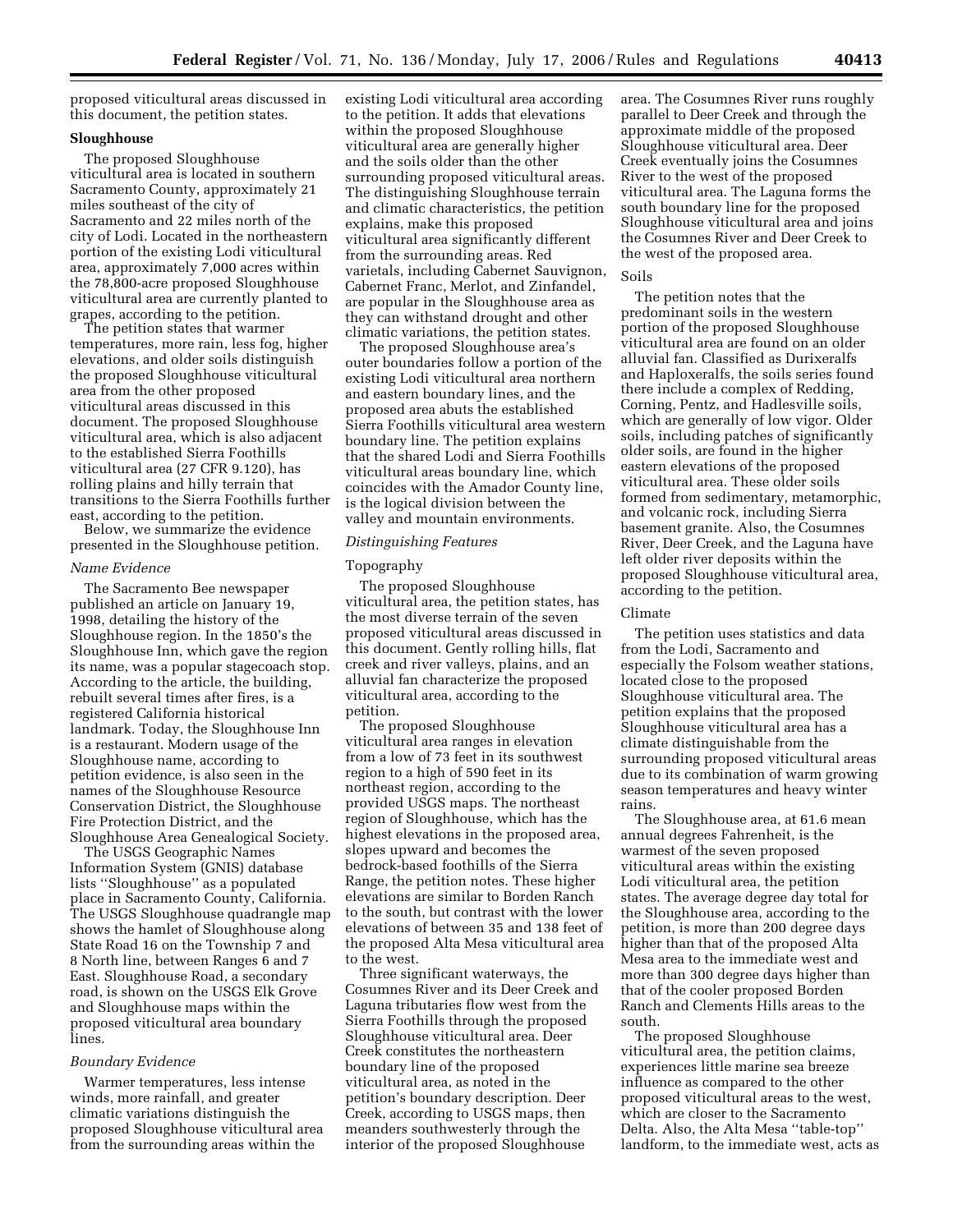a buffer between the west-to-east marine breezes and the proposed Sloughhouse area.

The proposed Sloughhouse viticultural area receives more rain, 23 inches annually according to petition documentation, than the other proposed viticultural areas discussed in this document. The petition states that to the west of the proposed Sloughhouse area, the proposed Alta Mesa viticultural area averages 18.5 inches annual rainfall, and, to the south, the proposed Borden Ranch viticultural area averages 20 inches annual rainfall. Also, other proposed viticultural areas discussed in this document average as low as 17.4 inches of annual rainfall, the petition notes.

In addition, fog is less frequent in the proposed Sloughhouse viticultural area than in the adjacent lower elevation and cooler proposed Alta Mesa viticultural area to the west, the petition states. The upland environment, with less cooling marine influence and warmer temperatures, discourages the formation of fog.

# **Notice of Proposed Rulemaking and Comments Received**

TTB published Notice No. 50 regarding the proposed Alta Mesa, Borden Ranch, Clements Hills, Cosumnes River, Jahant, Mokelumne River, and Sloughhouse viticultural areas in the **Federal Register** (70 FR 47740) on August 15, 2005. We received ten comments in response to the notice. All ten comments strongly favor the establishment of the seven viticultural areas. The comments focused on the appropriateness of the names, the differing distinguishing features of the petitioned areas, and the potential marketing advantage for the areas' wines.

## **TTB Finding**

After careful review of the petition and the ten comments received, TTB finds that the evidence submitted supports the establishment of the proposed viticultural areas. Therefore, under the authority of the Federal Alcohol Administration Act and part 4 of our regulations, we establish the ''Alta Mesa,'' ''Borden Ranch,'' ''Clements Hills,'' ''Cosumnes River,'' ''Jahant,'' ''Mokelumne River,'' and ''Sloughhouse'' viticultural areas in southern Sacramento and northern San Joaquin Counties in California, effective 30 days from the publication date of this document.

## *Boundary Description*

See the narrative boundary descriptions of the seven viticultural areas in the regulatory texts published at CFR 4.25(e)(3). If the wine is not eligible the end of this document.

## *Maps*

The maps for determining the boundaries of the seven viticultural areas are listed below in the regulatory texts.

### **Impact on Current Wine Labels**

Part 4 of the TTB regulations prohibits any label reference on a wine that indicates or implies an origin other than the wine's true place of origin. With the establishment of the ''Alta Mesa,'' ''Borden Ranch,'' ''Clements Hills,'' ''Jahant,'' and ''Sloughhouse'' viticultural areas and their inclusion in part 9 of the TTB regulations, their full names are recognized as names of viticultural significance. The text of the new regulations clarifies this point. Consequently, wine bottlers using ''Alta Mesa,'' ''Borden Ranch,'' ''Clements Hills," "Jahant," or "Sloughhouse" in a brand name, including a trademark, or in another label reference as to the origin of the wine, must ensure that the product is eligible to use the viticultural area name in question as an appellation of origin.

With the establishment of the Cosumnes River and Mokelumne River viticultural areas and their inclusion in part 9 of the TTB regulations, the full names ''Cosumnes River'' and ''Mokelumne River'' are recognized as names of viticultural significance. In addition, the term ''Cosumnes'' or ''Mokelumne'' standing alone are considered terms of viticultural significance since consumers and vintners could reasonably attribute the quality, reputation, or other characteristic of wine made from grapes grown in the Cosumnes River or Mokelumne River viticultural areas to the names ''Cosumnes'' or ''Mokelumne'' alone. The text of the new regulations clarifies these points. Consequently, wine bottlers using ''Cosumnes River,'' ''Cosumnes,'' ''Mokelumne River,'' or ''Mokelumne'' in a brand name, including a trademark, or in another label reference as to the origin of the wine, must ensure that the product is eligible to use the viticultural area name or term in question as an appellation of origin.

For a wine to be eligible to use as an appellation of origin a viticultural area name or other term specified as being viticulturally significant in part 9 of the TTB regulations, at least 85 percent of the wine must be derived from grapes grown within the area represented by that name or other viticulturally significant term, and the wine must meet the other conditions listed in 27

to use the viticultural area name or other viticulturally significant term as an appellation of origin and that name or term appears in the brand name, then the label is not in compliance and the bottler must change the brand name and obtain approval of a new label. Similarly, if the viticultural area name or other viticulturally significant term appears in another reference on the label in a misleading manner, the bottler would have to obtain approval of a new label.

Different rules apply if a wine has a brand name containing a viticultural area name that was used as a brand name on a label approved before July 7, 1986. See 27 CFR 4.39(i)(2) for details.

### **Regulatory Flexibility Act**

We certify that this regulation will not have a significant economic impact on a substantial number of small entities. This regulation imposes no new reporting, recordkeeping, or other administrative requirement. Any benefit derived from the use of a viticultural area name is the result of a proprietor's efforts and consumer acceptance of wines from that area. Therefore, no regulatory flexibility analysis is required.

## **Executive Order 12866**

This rule is not a significant regulatory action as defined by Executive Order 12866, 58 FR 51735. Therefore, it requires no regulatory assessment.

#### **Drafting Information**

N.A. Sutton of the Regulations and Rulings Division drafted this document.

#### **List of Subjects in 27 CFR Part 9**

Wine.

### **The Regulatory Amendment**

■ For the reasons discussed in the preamble, we amend title 27 CFR, chapter 1, part 9, as follows:

# **PART 9—AMERICAN VITICULTURAL AREAS**

■ 1. The authority citation for part 9 continues to read as follows:

**Authority:** 27 U.S.C. 205.

## **Subpart C—American Viticultural Areas**

■ 2. Amend subpart C by adding § 9.195 through § 9.201 to read as follows:

## **§ 9.195 Alta Mesa.**

(a) *Name.* The name of the viticultural area described in this section is ''Alta Mesa''. For purposes of part 4 of this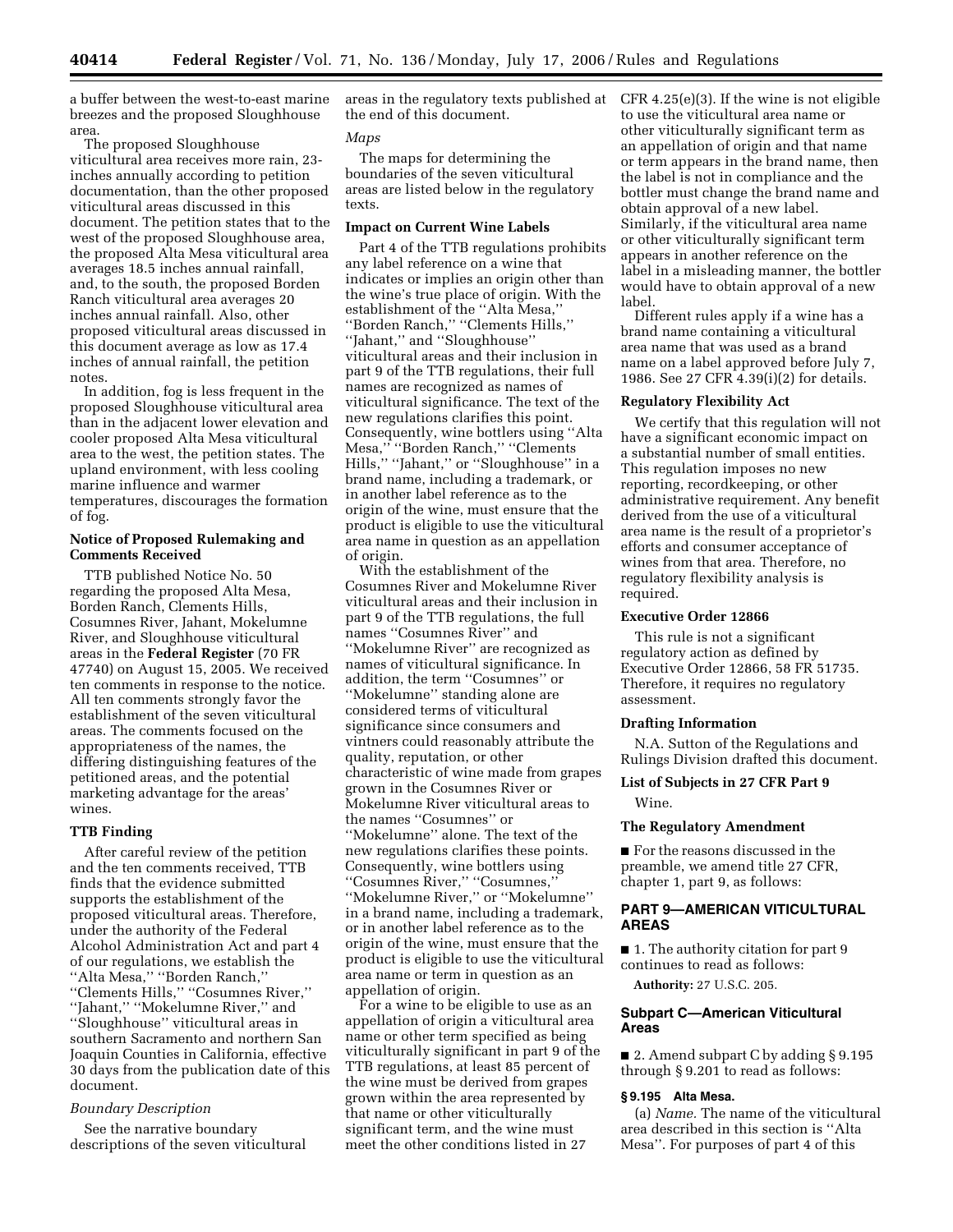chapter, ''Alta Mesa'' is a term of viticultural significance.

(b) *Approved maps.* The seven United States Geological Survey, 1:24,000 scale, topographic quadrangle maps used to determine the boundary of the Alta Mesa viticultural area are titled—

(1) North Lodi, Calif., 1968,

photorevised 1976;

(2) Galt, Calif., 1968, photorevised 1980;

(3) Florin, Calif., 1968, photorevised 1980;

(4) Elk Grove, Calif., 1968,

photorevised 1979;

(5) Sloughhouse, Calif., 1968, photorevised 1980, minor revision 1993;

(6) Clay, Calif., 1968, photorevised

1980, minor revision 1993; and (7) Lockeford, Calif., 1968,

photorevised 1979, minor revision 1993. (c) *Boundary.* The Alta Mesa

viticultural area is located in Sacramento County, California, and is entirely within the Lodi viticultural area (27 CFR 9.107). The Alta Mesa viticultural area boundary is as follows:

(1) The beginning point is on the Lodi North map at the intersection of Kost Road and the Southern Pacific railway, section 34, T5N, R6E. From the beginning point, proceed northnorthwest 8.7 miles along the Southern Pacific railway to its intersection with State Route 99 at McConnel, section 20, T6N, R6E (Galt Quadrangle); then

(2) Proceed northwest 4.7 miles on State Route 99 to its intersection with Sheldon Road at the northern boundary of section 26, T7N, R5E (Florin Quadrangle); then

(3) Proceed east 5.2 miles on Sheldon Road to its intersection with the Central California Traction railroad at the northern boundary of section 27, T7N, R6E (Elk Grove Quadrangle); then

(4) Proceed southeast 3.85 miles along the Central California Traction railroad to Grant Line Road, then southwest on Grant Line Road to Wilton Road at the hamlet of Sheldon, and then continue southeast on Wilton Road to its intersection with Dillard Road, section 6, T6N, R7E (Elk Grove Quadrangle); then

(5) Proceed northeast 2.6 miles on Dillard Road to its intersection with Lee Shorthorn Road, T7N, R7E (Sloughhouse Quadrangle); then

(6) Proceed southeast 0.9 mile on Lee Shorthorn Road to its intersection with Tavernor Road, T7N, R7E (Sloughhouse Quadrangle); then

(7) Proceed south 0.95 mile on Tavernor Road to its first 90 degree turn to the west (where two unimproved roads join Tavernor Road from the east and south), section 4, T6N, R7E (Sloughhouse Quadrangle); then

(8) Continue due south 1 mile in a straight line to the line's intersection with the 105-foot contour line and an unimproved extension of Blake Road, section 9, T6N, R7E (Sloughhouse Quadrangle); then

(9) Proceed west 0.3 mile on the unimproved extension of Blake Road to its intersection with Tavernor Road, section 9, T6N, R7E (Sloughhouse Quadrangle); then

(10) Proceed south 0.7 mile on Tavernor Road to the center of the loop at the end of the road, section 16, T6N, R7E (Sloughhouse Quadrangle); then

(11) Proceed southwest in a straight line for 0.1 mile to the line's intersection with the east end of the landing strip shown in the northwest quadrant of section 16, T6N, R7E (Sloughhouse Quadrangle); then

(12) Proceed west along the landing strip and a line extending from its western end to the line's intersection with Alta Mesa Road on the eastern boundary of section 17, T6N, R7E (Sloughhouse Quadrangle); then

(13) Proceed south 6.1 miles on Alta Mesa Road, crossing State Route 104, to Alta Mesa Road's intersection with Borden Road at the southwest corner of section 9, T5N, R7E (Clay Quadrangle); then

(14) Proceed east 1 mile on Borden Road to its intersection with Alabama Road at the southeast corner of section 9, T5N, R7E (Clay Quadrangle); then

(15) Proceed south 2 miles on Alabama Road to its intersection with Simmerhorn Road at the southeast corner of section 21, T5N, R7E (Clay Quadrangle); then

(16) Proceed east 2 miles on Simmerhorn Road to its intersection with Clay Station Road at the northeast corner of section 26, T5N, R7E (Clay Quadrangle); then

(17) Proceed south 0.5 mile on Clay Station Road to its intersection with Dry Creek, section 26, T5N, R7E (Clay Quadrangle); then

(18) Proceed west-southwest (downstream) 7.8 miles along Dry Creek, crossing over the northwest corner of the Lockeford map, and twice crossing over the southeast corner of the Galt map, to Dry Creek's intersection with Lincoln Way, section 35, T5N, R6E (Lodi North Quadrangle); then

(19) Proceed northwest 0.1 mile on Lincoln Way to its intersection with Kost Road, section 35, T5N, R6E (Lodi North Quadrangle); and

(20) Proceed west 0.3 mile on Kost Road, returning to the beginning point.

### **§ 9.196 Borden Ranch.**

(a) *Name.* The name of the viticultural area described in this section is ''Borden Ranch''. For purposes of part 4 of this chapter, ''Borden Ranch'' is a term of viticultural significance.

(b) *Approved maps.* The six United State Geological Survey, 1:24,000 scale, topographic quadrangle maps used to determine the boundary of the Borden Ranch viticultural area are titled— (1) Lockeford, Calif., 1968,

photorevised 1979, minor revision 1993;

(2) Clay, Calif., 1968, photorevised 1980, minor revision 1993;

(3) Sloughhouse, Calif., 1968,

photorevised 1980, minor revision 1993; (4) Carbondale, Calif., 1968,

photorevised 1980, minor revision 1993; (5) Goose Creek, Calif., 1968,

photorevised 1980, minor revision 1993; and

(6) Clements, Calif., 1968, minor revision 1993.

(c) *Boundary.* The Borden Ranch viticultural area is located in Sacramento and San Joaquin Counties, California, and is entirely within the Lodi viticultural area (27 CFR 9.107). The Borden Ranch viticultural area boundary is as follows:

(1) The beginning point is on the Lockeford map at the intersection of Liberty Road and Elliott Road at the southwest corner of section 36, T5N, R7E. From the beginning point, proceed north 2 miles on Elliot Road, which becomes Clay Station Road upon crossing the Sacramento-San Joaquin County line at Dry Creek, to Clay Station Road's intersection with Simmerhorn Road, at the southeast corner of section 23, T5N, R7E (Clay Quadrangle); then

(2) Proceed west 2 miles on Simmerhorn Road to its intersection with Alabama Road at the southwest corner of section 22, T5N, R7E (Clay Quadrangle); then

(3) Proceed north 2 miles on Alabama Road to its intersection with Borden Road at the northwest corner of section 15, T5N, R7E (Clay Quadrangle); then

(4) Proceed west 1 mile on Borden Road to its intersection with Alta Mesa Road at the southwest corner of section 9, T5N, R7E (Clay Quadrangle); then

(5) Proceed north 1.35 miles on Alta Mesa Road, crossing State Route 104, to Alta Mesa Road's intersection with the Laguna tributary along the western boundary line of section 4, T5N, R7E (Clay Quadrangle); then

(6) Proceed easterly (upstream) about 16.5 miles along the meandering Laguna tributary, crossing over the southeast corner of the Sloughhouse map, to the Laguna's intersection with the Sacramento-Amador County line, 0.75 mile south of the Ione Road, T6N, R9E (Carbondale Quadrangle); then

(7) Proceed south and then southeast about 10.8 miles along the Sacramento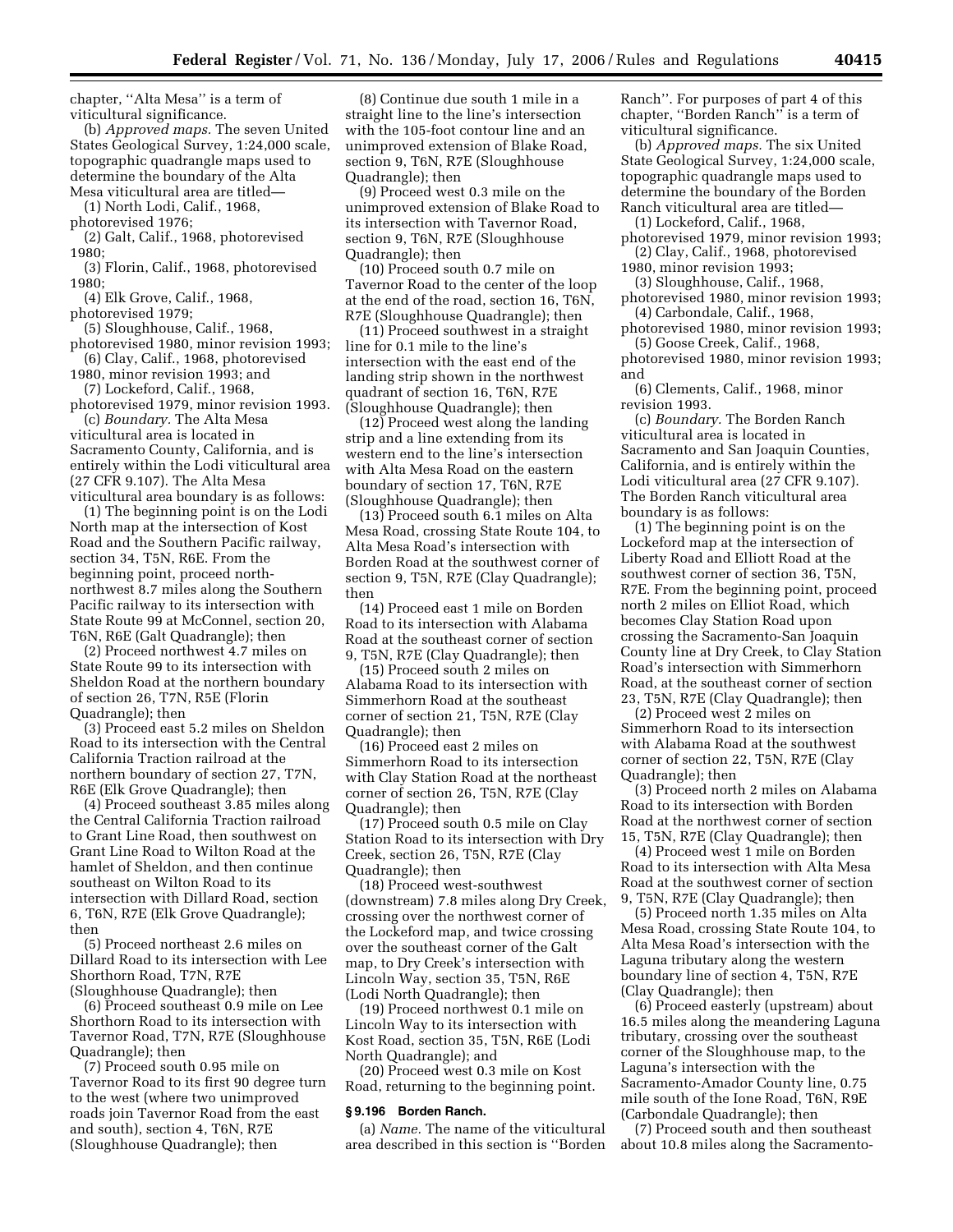**40416 Federal Register** / Vol. 71, No. 136 / Monday, July 17, 2006 / Rules and Regulations

Amador and Sacramento-San Joaquin County lines, crossing over the Goose Creek map, to the County line's intersection with Liberty Road, section 32, T5N, R9E (Clements Quadrangle); and

(8) Proceed west about 9.3 miles west along Liberty Road, returning to the beginning point.

# **§ 9.197 Clements Hills.**

(a) *Name.* The name of the viticultural area described in this section is ''Clements Hills''. For purposes of part 4 of this chapter, ''Clements Hills'' is a term of viticultural significance.

(b) *Approved maps.* The six United States Geological Survey 1:24,000 scale, topographic quadrangle maps used to determine the boundary of the Clements Hills viticultural area are titled—

(1) Waterloo, Calif., 1968, photoinspected 1978;

(2) Lockeford, Calif., 1968, photorevised 1979, minor revision 1993; (3) Clements, Calif., 1968, minor

revision 1993;

(4) Wallace, Calif., 1962;

(5) Valley Springs SW., Calif., 1962, photoinspected 1973; and

(6) Linden, Calif., 1968, minor revision 1993.

(c) *Boundary.* The Clements Hills viticultural area is located in San Joaquin County, California, and is entirely within the Lodi viticultural area (27 CFR 9.107). The Clements Hills viticultural areas boundary is as follows—

(1) The beginning point is on the Waterloo map at the intersection of the Calaveras River and Jack Tone Road, section 31 west boundary line, T3N, R8E. From the beginning point, proceed north 6.9 miles on Jack Tone Road to its intersection with Elliot Road in the village of Lockeford (where Jack Tone Road is known as E. Hammond Street for a short distance), section 30, T4N, R8E (Lockeford Quadrangle); then

(2) Proceed northwest 5.4 miles on Elliott Road, crossing the Mokelumne River, to Elliott Road's intersection with Liberty Road at the northwest corner of section 1, T4N, R7E, (Lockeford Quadrangle); then

(3) Proceed east 9.3 miles on Liberty Road to its junction with the San Joaquin-Amador County line, north of the Camanche Reservoir, section 32, T5N, R9E (Clements Quadrangle); then

(4) Proceed south-southeast 13 miles along the San Joaquin-Amador and San Joaquin-Calaveras County lines, crossing over the Wallace map, to the County line's intersection with the Calaveras River, section 31, T3N, R10E (Valley Springs SW., Quadrangle); and

(5) Proceed southwest (downstream) 14.2 miles along the Calaveras River,

crossing over the Linden map, returning to the beginning point.

#### **§ 9.198 Cosumnes River.**

(a) *Name.* The name of the viticultural area described in this section is ''Cosumnes River''. For purposes of part 4 of this chapter, ''Cosumnes River'' and ''Cosumnes'' are terms of viticultural significance.

(b) *Approved maps*. The six United States Geological Survey, 1:24,000 scale, topographic quadrangle maps used to determine the boundary of the Cosumnes River viticultural area are titled—

(1) Bruceville, Calif., 1968,

photorevised 1980;

(2) Florin, Calif., 1968, photorevised 1980;

(3) Elk Grove, Calif., 1968,

photorevised 1979;

(4) Galt, Calif., 1968, photorevised 1980;

(5) Lodi North, Calif.,1968,

photorevised 1976; and

(6) Thornton, Calif., 1978. (c) *Boundary.* The Cosumnes River viticultural area is located in Sacramento County, California, and is entirely within the Lodi viticultural area (27 CFR 9.107). The Cosumnes River viticultural area boundary is as follows—

(1) The beginning point is on the Bruceville map at the intersection of the Mokelumne River and Interstate Highway 5, T5N, R5E. From the beginning point, proceed north 8.5 miles along Interstate 5 to its intersection with an unnamed light duty road, locally known to the west of Franklin as Hood-Franklin Road, section 18, T6N, R5E (Florin Quadrangle); then

(2) Proceed east 1.2 miles straight on Hood-Franklin Road to its intersection with Franklin Boulevard in the village of Franklin, section 17, T6N, R5E (Florin Quadrangle); then

(3) Proceed north 4.3 miles on Franklin Boulevard to its intersection with Sims Road on the west and Sheldon Road to the east at the northwest corner of section 28, T7N, R5E (Florin Quadrangle); then

(4) Proceed east 2.4 miles on Sheldon Road to its intersection with State Route 99 at the northern boundary section 26, T7N, R5E (Florin Quadrangle); then

(5) Proceed south-southeast 6 miles on State Route 99, crossing over the Elk Grove map, to the road's intersection with the Southern Pacific railway line at McConnell, section 20, T6N, R6E (Galt Quadrangle); then

(6) Proceed south-southeast 8.7 miles along the Southern Pacific railway line to its intersection with Kost Road, section 34, T5N, R6E (Lodi North Quadrangle); then

(7) Proceed west and then north 3.8 miles on Kost Road to its intersection with New Hope Road, T5N, R6E (Lodi North Quadrangle); then

(8) Proceed west then south 2.8 miles on New Hope Road to its intersection with the Mokelumne River and the Sacramento-San Joaquin County line, T5N, R5E (Thornton Quadrangle); and

(9) Proceed northerly then westerly (downstream) for about 2.7 miles along the meandering Mokelumne River, returning to the beginning point.

## **§ 9.199 Jahant.**

(a) *Name.* The name of the viticultural area described in this section is ''Jahant''. For purposes of part 4 of this chapter, ''Jahant'' is a term of viticultural significance.

(b) *Approved maps.* The five United States Geological Survey, 1:24000 scale, topographic quadrangle maps used to determine the boundary of the Jahant viticultural area are titled—

(1) Lodi North, Calif., 1968, photorevised 1976;

(2) Thornton, Calif., 1978;

(3) Galt, Calif., 1968, photorevised 1980;

(4) Lockeford, Calif., 1968, photorevised 1979; and

(5) Clay, Calif., 1968, photorevised 1980, minor revision 1993.

(c) *Boundary.* The Jahant viticultural area is located in Sacramento and San Joaquin Counties, California, and is entirely with the Lodi viticultural area (27 CFR 9.107). The Jahant viticultural area boundary is as follows—

(1) The beginning point is on the Lodi North map at the intersection of Peltier Road and the Mokelumne River, section 16 south boundary line, T4N, R6E. From the beginning point, proceed westerly (downstream) 6.7 miles along the Mokelumne River to its intersection with New Hope Road, about 0.7 mile north of the village of Thornton, T5N, R5E (Thornton Quadrangle); then

(2) Proceed north then east for 3 miles on New Hope Road to its intersection with Kost Road, T5N, R6E (Lodi North Quadrangle); then

(3) Proceed south then east for 4.1 miles on Kost Road to its intersection with Lincoln Way, section 35, T5N, R6E (Lodi North Quadrangle); then

(4) Proceed southeast 0.15 mile on Lincoln Way to its intersection with Dry Creek, section 35, T5N, R6E (Lodi North Quadrangle); then

(5) Proceed easterly (upstream) 7 miles along Dry Creek, crossing twice over and back at the southeast corner of the Galt map, and then crossing over the northwest corner of the Lockeford map, to Dry Creek's intersection with Elliott Road, section 26, T5N, R7E (Clay Quadrangle); then